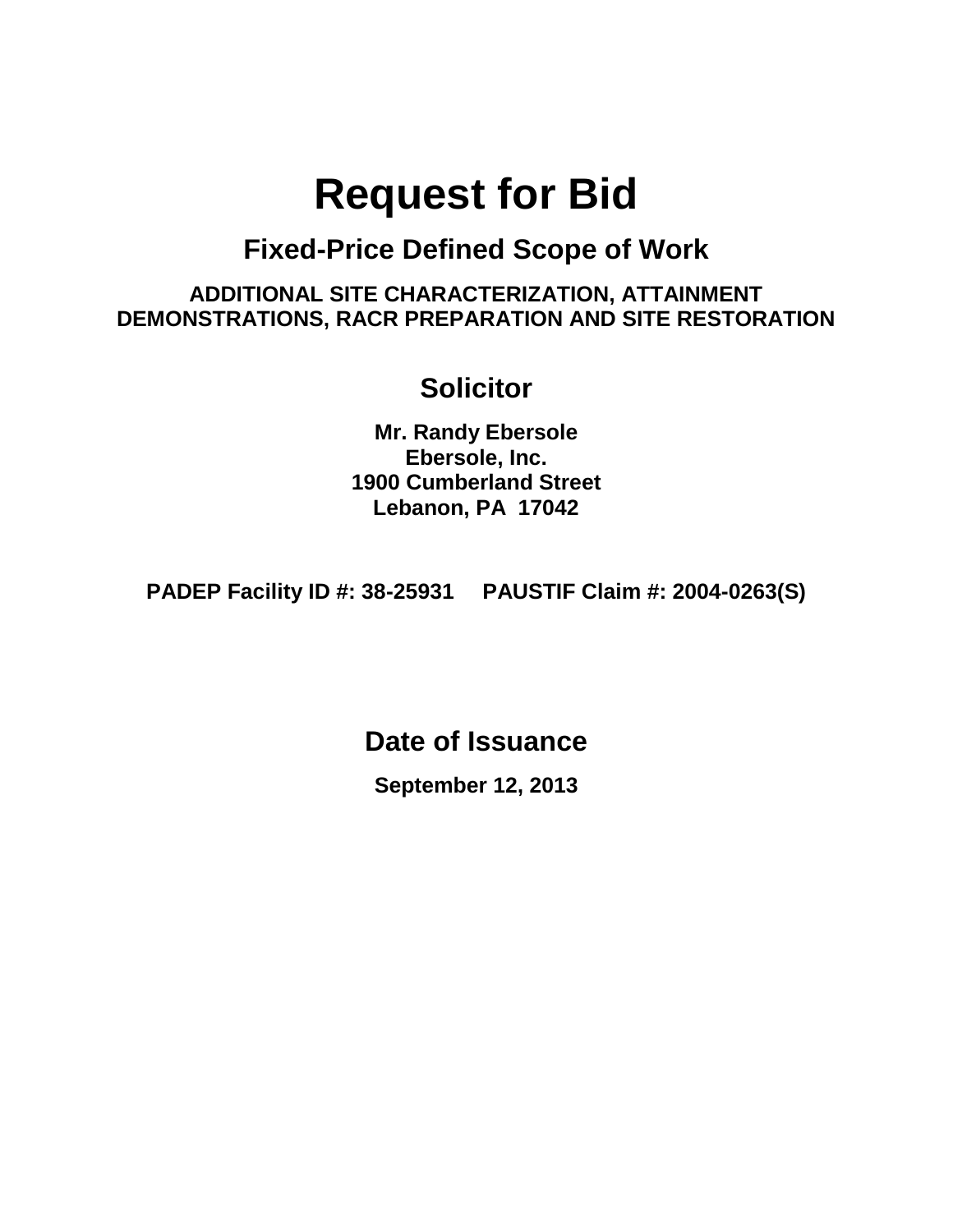# **Table of Contents**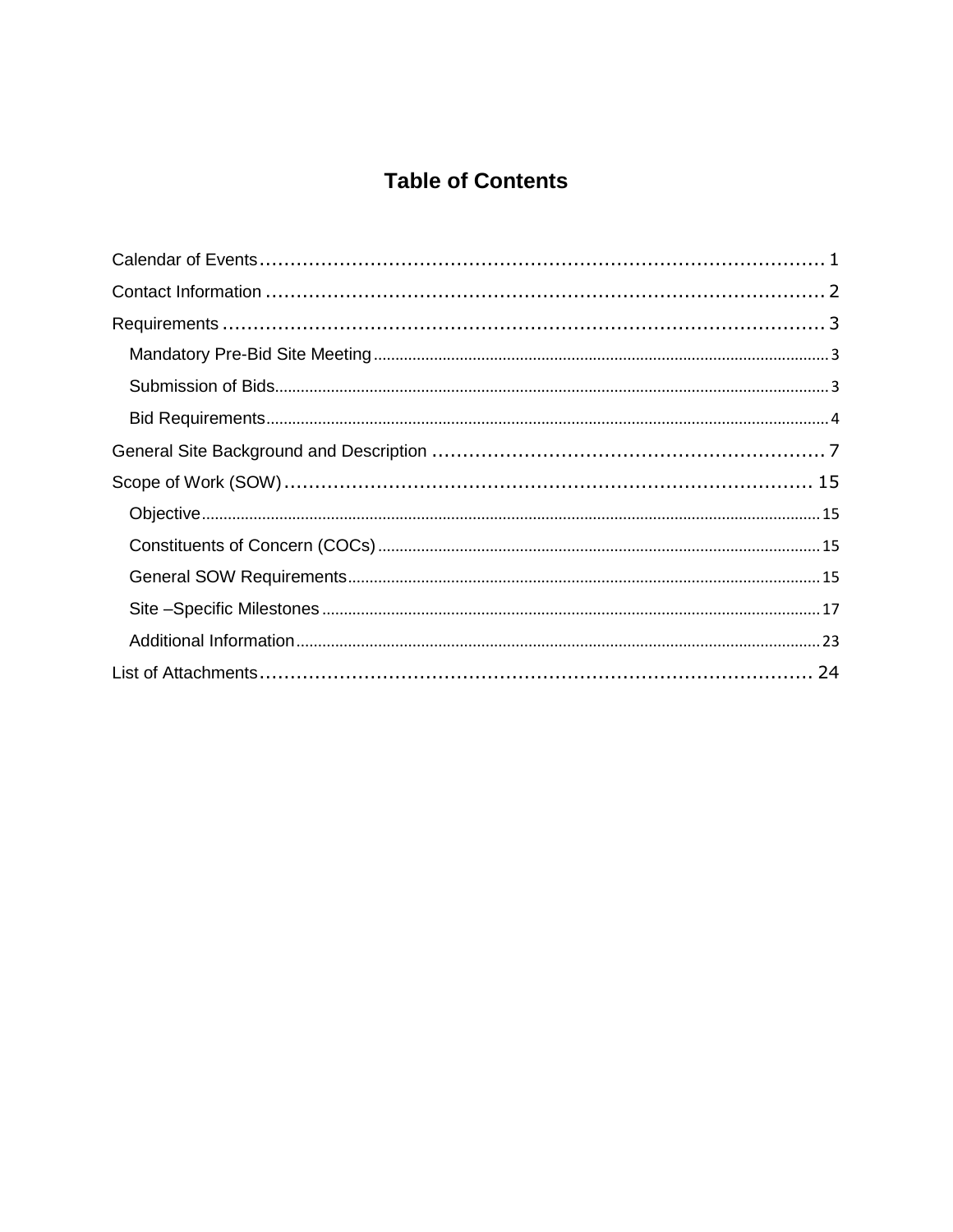The Pennsylvania Underground Storage Tank Indemnification Fund (PAUSTIF), on behalf of the claimant who hereafter is referred to as the Client or Solicitor, is providing this Request for Bid (RFB) to prepare and submit a bid to complete the Scope of Work (SOW) for the referenced site. The Solicitor has an open claim with the PAUSTIF and the corrective action work will be completed under this claim. Reimbursement of Solicitor-approved, reasonable and necessary costs up to claim limits for the corrective action work described in this RFB will be provided by PAUSTIF subject to 90% proration. Solicitor is responsible to pay any applicable deductible and/or proration.

Each bid response will be considered individually and consistent with the evaluation process described in the PAUSTIF Competitive Bidding Fact Sheet, which can be downloaded from the PAUSTIF website [http://www.insurance.pa.gov.](http://www.insurance.pa.gov/)

| <b>Activity</b>                             | Date and Time                 |
|---------------------------------------------|-------------------------------|
| Notification of Intent to Attend Site Visit | September 25, 2013 by 5 p.m.  |
| Mandatory Pre-Bid Site Visit                | September 30, 2013 at 11 a.m. |
| Deadline to Submit Questions                | October 10, 2013 by 5 p.m.    |
| <b>Bid Due Date and Time</b>                | October 18 2013 by 3 p.m.     |

# <span id="page-2-0"></span>**Calendar of Events**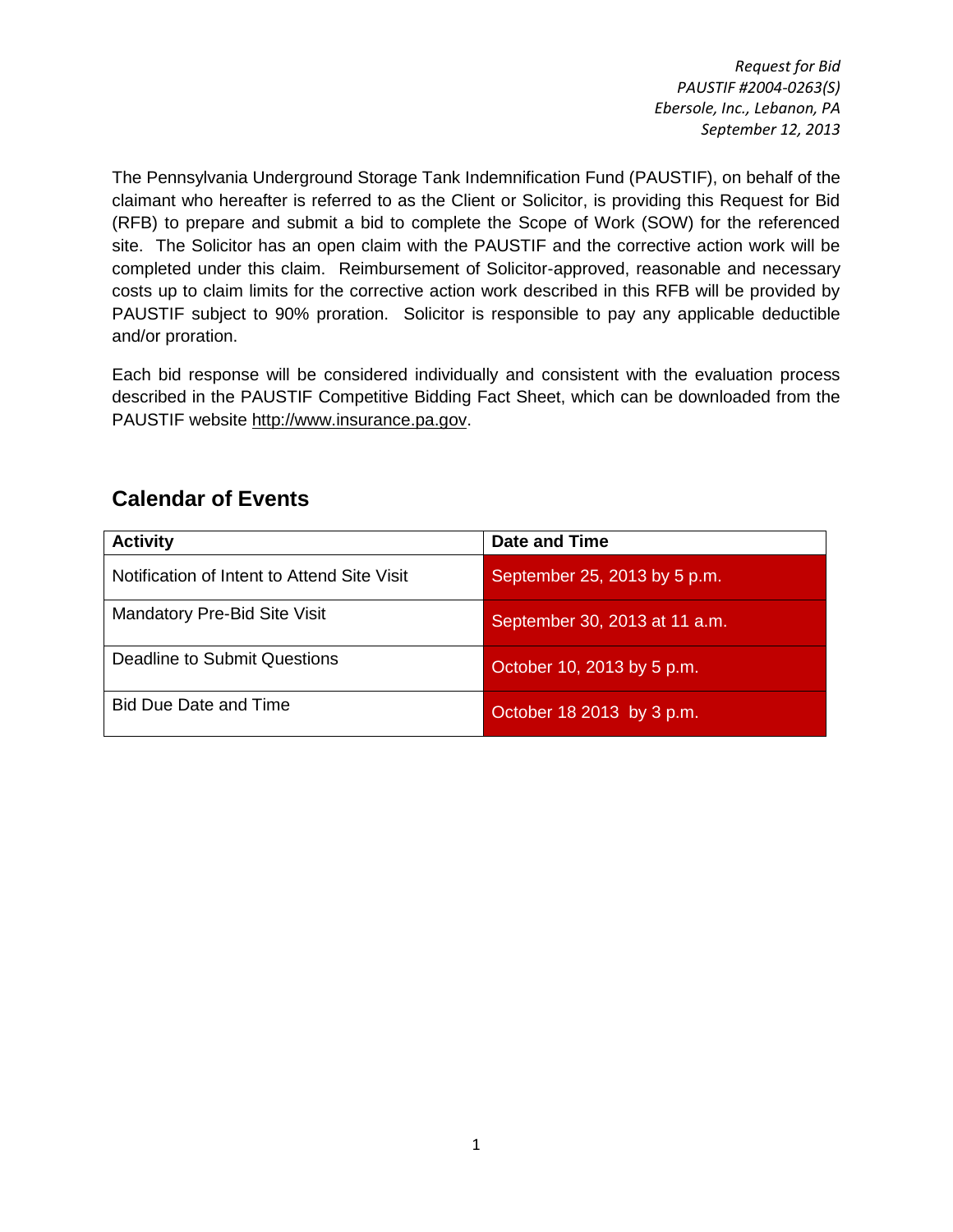# <span id="page-3-0"></span>**Contact Information**

| <b>ICF International</b>                                                                                | <b>Solicitor</b>                                                         | <b>Technical Contact</b>                                                                                                            |
|---------------------------------------------------------------------------------------------------------|--------------------------------------------------------------------------|-------------------------------------------------------------------------------------------------------------------------------------|
| <b>Ms. Bethany Smith</b><br><b>ICF International</b><br><b>4000 Vine Street</b><br>Middletown, PA 17057 | Mr. Randy Ebersole<br><b>1900 Cumberland Street</b><br>Lebanon, PA 17042 | Ms. Mary Lynn Yurko, P.G.<br><b>Excalibur Group, LLC</b><br><b>149 Stonegate Drive</b><br>McMurray, PA 15317<br>mlyurko@verizon.net |

All questions regarding this Request for Bid (RFB) and the subject site conditions must be directed via e-mail to the Technical Contact identified above with the understanding that all questions and answers will be provided to all bidders. The email subject line must be **"Ebersole, Inc., Claim #2004-0263(S) – RFB QUESTION".** Bidders must neither contact nor discuss this RFB with the Solicitor, PAUSTIF, the Pennsylvania Department of Environmental Protection (PADEP), or ICF International (ICF) unless approved by the Technical Contact. Bidders may discuss this RFB with subcontractors and vendors to the extent required for preparing the bid response.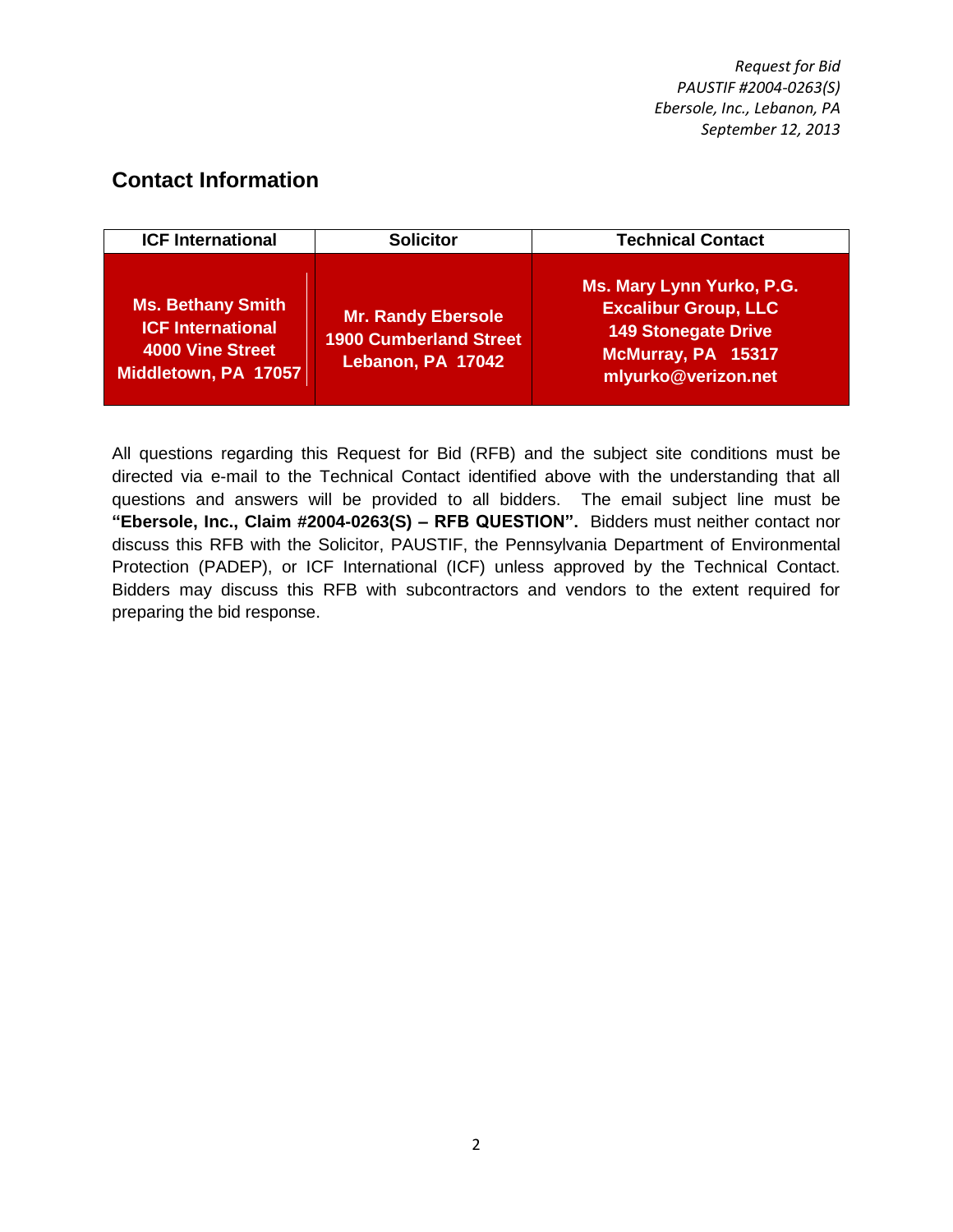### <span id="page-4-0"></span>**Requirements**

#### <span id="page-4-1"></span>**Mandatory Pre-Bid Site Meeting**

The Solicitor, the Technical Contact, or their designee will hold a mandatory site visit on the date and time listed in the calendar of events to answer questions and conduct a site tour for one participant per bidding company. This meeting is mandatory for all bidders, no exceptions. This meeting will allow each bidding company to inspect the site and evaluate site conditions. **A notice of the bidder's intent to attend this meeting is requested to be provided to the Technical Contact via email by the date listed in the calendar of events with the subject "Ebersole, Inc., Claim #2004-0263(S) – SITE MEETING ATTENDANCE NOTIFICATION".** The name and contact information of the company participant should be included in the body of the e-mail.

#### <span id="page-4-2"></span>**Submission of Bids**

To be considered for selection, **one hard copy of the signed bid package and one electronic copy (one PDF file on a compact disk (CD) included with the hard copy) must be provided directly to the PAUSTIF's third party administrator, ICF, to the attention of the Contracts Administrator.** The Contracts Administrator will be responsible for opening the bids and providing copies to the Technical Contact and the Solicitor. Bid responses will only be accepted from those companies that attended the mandatory pre-bid site meeting. **The ground address for overnight/next-day deliveries is ICF International, 4000 Vine Street, Middletown, PA 17057, Attention: Contracts Administrator. The outside of the shipping package containing the bid must be clearly marked and labeled with "Bid – Claim #2004- 0263".** Please note that the use of U.S. Mail, FedEx, UPS, or other delivery method does not guarantee delivery to this address by the due date and time listed in the Calendar of Events for submission. Companies mailing bids should allow adequate delivery time to ensure timely receipt of their bid.

**The bid must be received by 3 p.m., on the due date shown in the Calendar of Events.** Bids will be opened immediately after the 3 p.m. deadline on the due date. Any bids received after this due date and time will be time-stamped and returned. If, due to inclement weather, natural disaster, or any other cause, the PAUSTIF's third party administrator, ICF's office is closed on the bid due date, the deadline for submission will automatically be extended to the next business day on which the office is open. The PAUSTIF's third party administrator, ICF, may notify all companies that attended the mandatory site meeting of an extended due date. The hour for submission of bids shall remain the same. Submitted bid responses are subject to Pennsylvania Right-to-Know Law.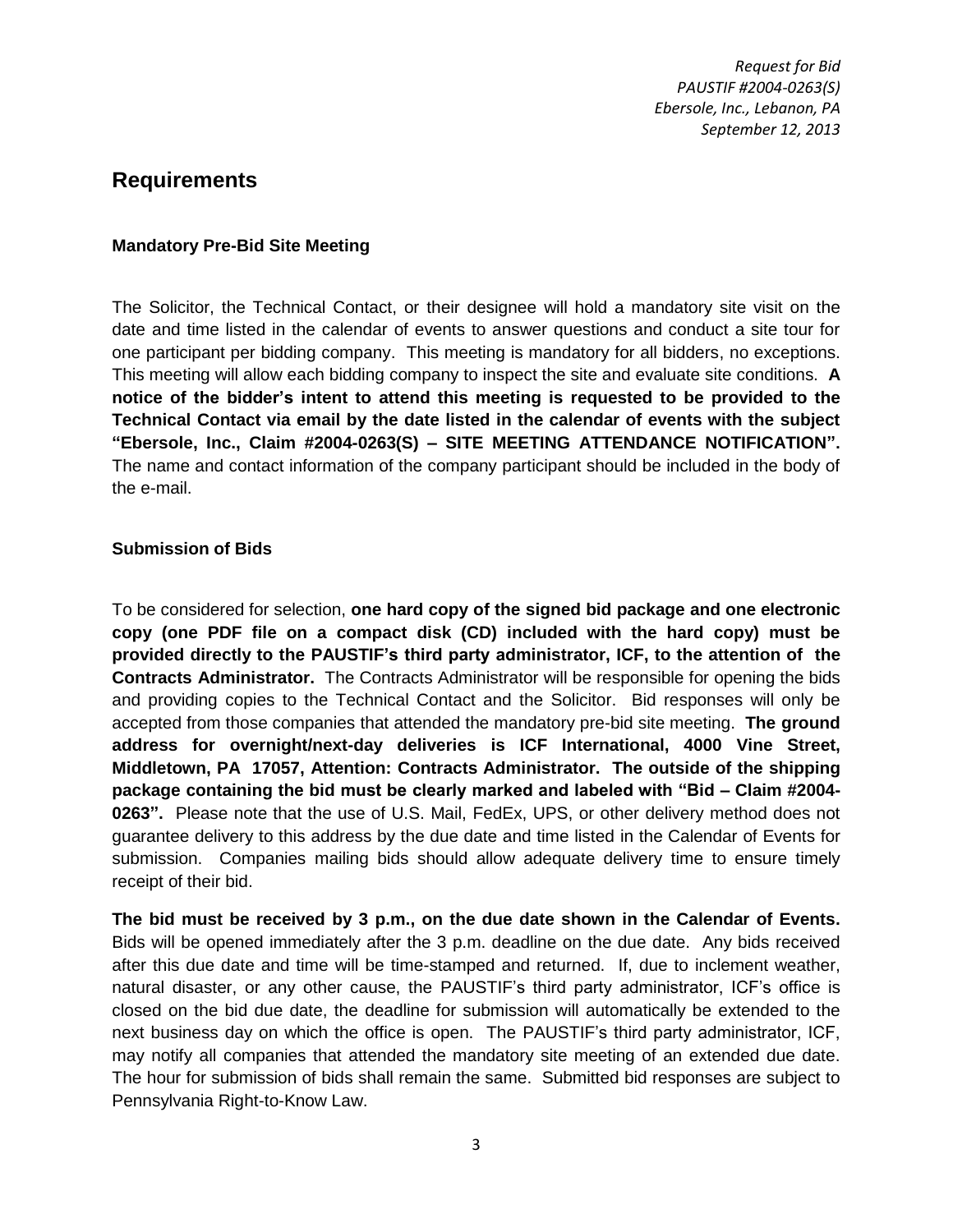#### <span id="page-5-0"></span>**Bid Requirements**

The Solicitor wishes to execute a mutually agreeable contract with the selected consultant ("Remediation Agreement"). The Remediation Agreement is included as Attachment 1 to this Request for Bid. The bidder must identify and document in their bid any modifications that they wish to propose to the Remediation Agreement language in Attachment 1 other than obvious modifications to fit this RFB (e.g., names, dates and descriptions of milestones). The number and scope of any modifications to the standard agreement language will be one of the criteria used to evaluate the bid. **Any bid that does not clearly and unambiguously state whether the bidder accepts the Remediation Agreement language in Attachment 1 "as is", or that does not provide a cross-referenced list of requested changes to this agreement, will be considered non-responsive.** This statement should be made in a Section in the bid entitled "Remediation Agreement". Any proposed changes to the agreement should be specified in the bid; however, these changes will need to be reviewed and agreed upon by both the Solicitor and the PAUSTIF.

The selected consultant will be provided an electronic copy (template) of the draft Remediation Agreement in Microsoft Word format to allow agreement-specific information to be added. The selected consultant shall complete the agreement-specific portions of the draft Remediation Agreement and return the document to the Technical Contact within 10 business days from date of receipt.

The Remediation Agreement fixed costs shall be based on unit prices for labor, equipment, materials, subcontractors/vendors and other direct costs. The total cost quoted in the bid by the selected consultant will be the maximum amount to be paid by the Solicitor unless a change in scope is authorized and determined to be reasonable and necessary. There may be deviations from and modifications to this Scope of Work (SOW) during the project. The Remediation Agreement states that any significant changes to the SOW will require approval by the Solicitor, PAUSTIF, and PADEP. NOTE: Any request for PAUSTIF reimbursement of the reasonable costs to repair or replace a well will be considered on a case-by-case basis.

The bidder shall provide its bid cost using the Bid Cost Spreadsheet (included as Attachment 2) with descriptions for each task provided in the body of the bid document. Please note if costs are provided within the text of the submitted bid and there is a discrepancy between costs listed in the Bid Cost Spreadsheet and in the text, the costs listed within the Bid Cost Spreadsheet will be used in the evaluation of the bid and in the Remediation Agreement with the selected consultant. Bidders are responsible to ensure spreadsheet calculations are accurate.

In addition, the bidder shall provide:

1. The bidder's proposed unit cost rates for each expected labor category, subcontractors, other direct costs, and equipment;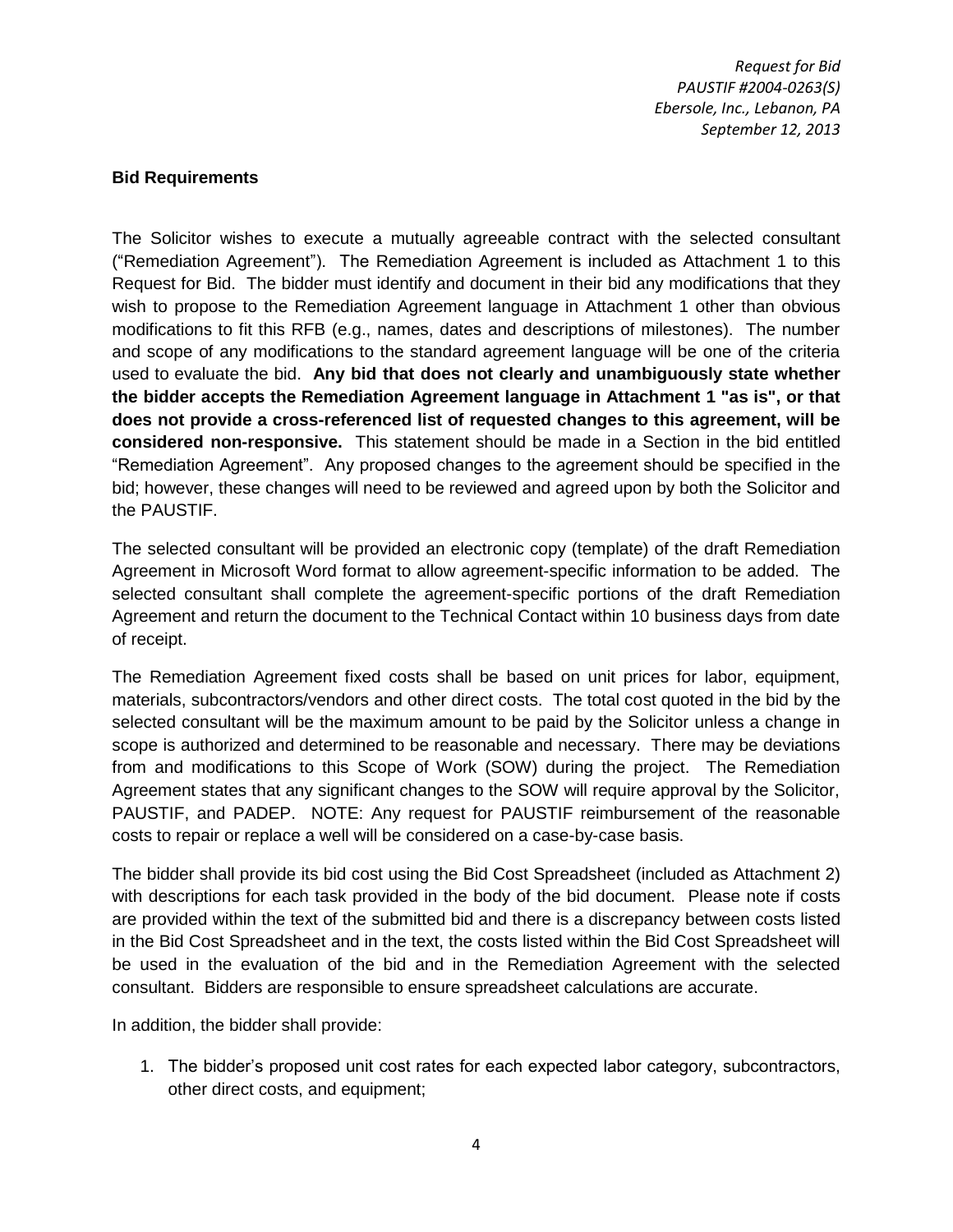- 2. The bidder's proposed markup on other direct costs and subcontractors (if any);
- 3. The bidder's estimated total cost by task consistent with the proposed SOW identifying all level-of-effort and costing assumptions; and
- 4. A unit rate schedule that will be used for any out-of-scope work on this project.

Each bid will be assumed to be valid for a period of up to 120 days after receipt unless otherwise noted. The costs quoted in the Bid Cost Spreadsheet will be assumed to be valid for the duration of the Remediation Agreement.

Please note that the total fixed-price bid must include all costs, including those cost items that the bidder may regard as "variable". These variable cost items will not be handled outside of the total fixed price quoted for the SOW. Any bid that disregards this requirement will be considered non-responsive to the bid requirements and, as a result, will be rejected and will not be evaluated.

Each bid response document must include at least the following:

- 1. Demonstration of the bidder's understanding of the site information provided in this RFB, standard industry practices, and objectives of the project.
- 2. A clear description, specific details, and original language of how the proposed work scope will be completed for each milestone. The bid should specifically discuss all tasks that will be completed under the Remediation Agreement and what is included (e.g., explain groundwater purging/sampling methods, which guidance documents will be followed, what will be completed as part of the site specific work scope/SCR/RAP implementation). Recommendations for changes/additions to the Scope of Work proposed in this RFB shall be discussed, quantified, and priced separately; however, failure to bid the SOW "as is" may result in a bid not being considered.
- 3. A copy of an insurance certificate that shows the bidder's level of insurance consistent with the requirements of the Remediation Agreement. Note: The selected consultant shall submit evidence to the Solicitor before beginning work that they have procured and will maintain Workers Compensation; commercial general and contractual liability; commercial automobile liability; and professional liability insurance commensurate with the level stated in the Remediation Agreement and for the work to be performed.
- 4. The names and brief resumes/qualifications of the proposed project team including the proposed Professional Geologist and Professional Engineer (if applicable) who will be responsible for overseeing the work and applying a professional seal to the project deliverables (including any major subcontractor(s)).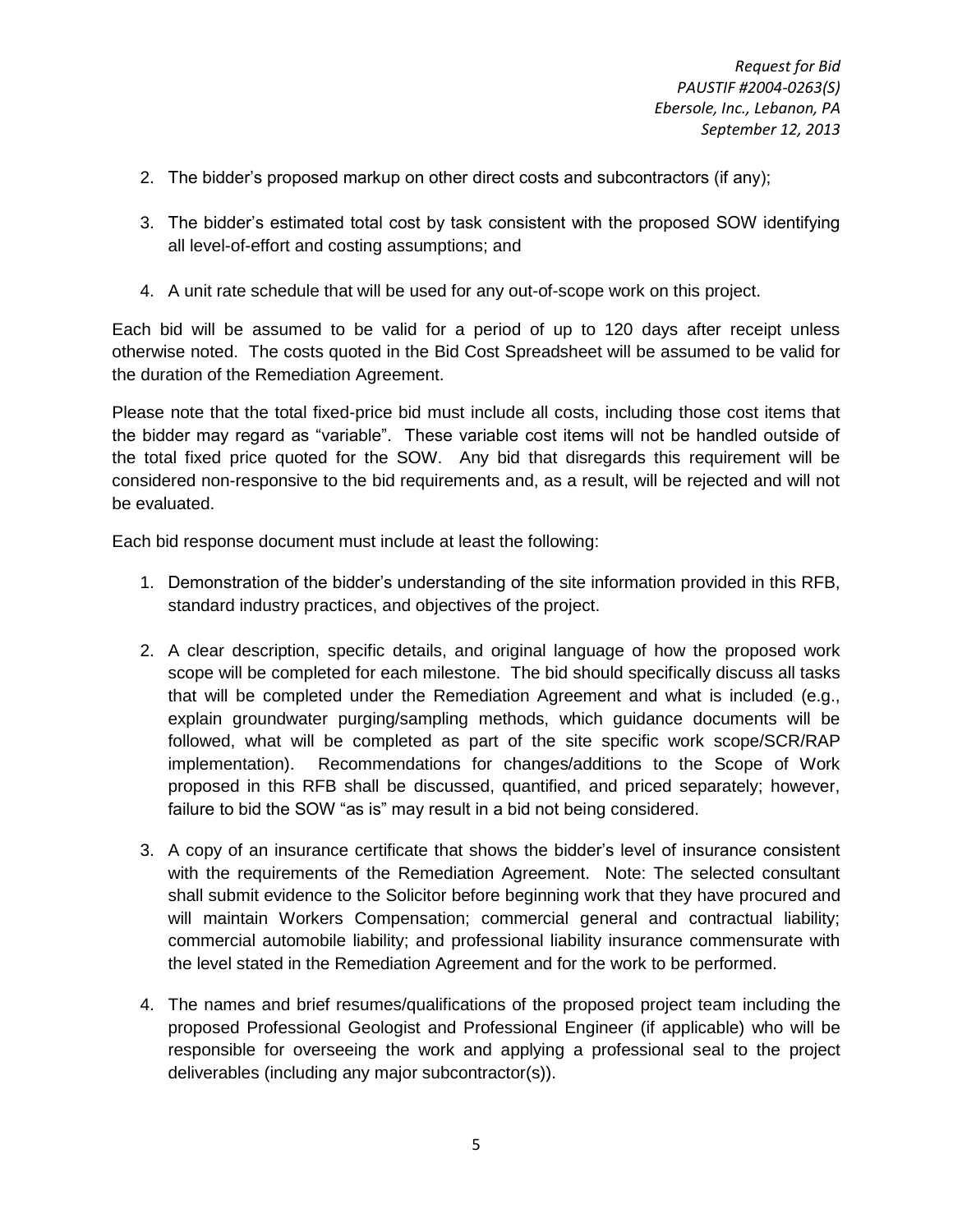- 5. Responses to the following specific questions:
	- a. Does your company employ a Pennsylvania-licensed Professional Geologist that is designated as the proposed project manager? How many years of experience does this person have?
	- b. How many Pennsylvania Chapter 245 projects is your company currently the consultant for in the PADEP Region where the site is located? Please list up to ten.
	- c. How many Pennsylvania Chapter 245 Corrective Action projects involving an approved SCR, RAP and RACR has your company and/or the Pennsylvanialicensed Professional Geologist closed (i.e., obtained Relief from Liability from the PADEP) using any standard?
	- d. Has your firm ever been a party to a terminated PAUSTIF-funded Fixed-Price (FP) or Pay-for-Performance (PFP) contract without attaining all of the Milestones? If so, please explain.
- 6. A description of subcontractor involvement by task. Identify and describe the involvement and provide actual cost quotations/bids/proposals from all significant specialized subcontracted service (e.g., drilling/well installations, laboratory, etc.). If a bidder chooses to prepare its bid without securing bids for specialty subcontract services, it does so at its own risk. Added costs resulting from bid errors, omissions, or faulty assumptions will not be considered for PAUSTIF reimbursement.
- 7. A detailed schedule of activities for completing the proposed SOW including reasonable assumptions regarding the timing and duration of Solicitor reviews (if any) needed to complete the SOW. Each bid must provide a schedule that begins with execution of the Remediation Agreement with the Solicitor and ends with completion of the final Milestone proposed in this RFB. Schedules must also indicate the approximate start and end of each of the tasks/milestones specified in the Scope of Work, and indicate the timing of all proposed key milestone activities.
- 8. A description of how the Solicitor, ICF and the PAUSTIF will be kept informed as to project progress and developments, and how the Solicitor (or designee) will be informed of and participate in evaluating technical issues that may arise during this project.
- 9. A description of your approach to working with the PADEP. Describe how the PADEP would be involved proactively in the resolution of technical issues and how the PADEP case team will be kept informed of activities at the site.
- 10. Key exceptions, assumptions, or special conditions applicable to the proposed SOW and/or used in formulating the proposed cost estimate. Please note that referencing extremely narrow or unreasonable assumptions, special conditions and exceptions may result in the bid response being deemed "unresponsive".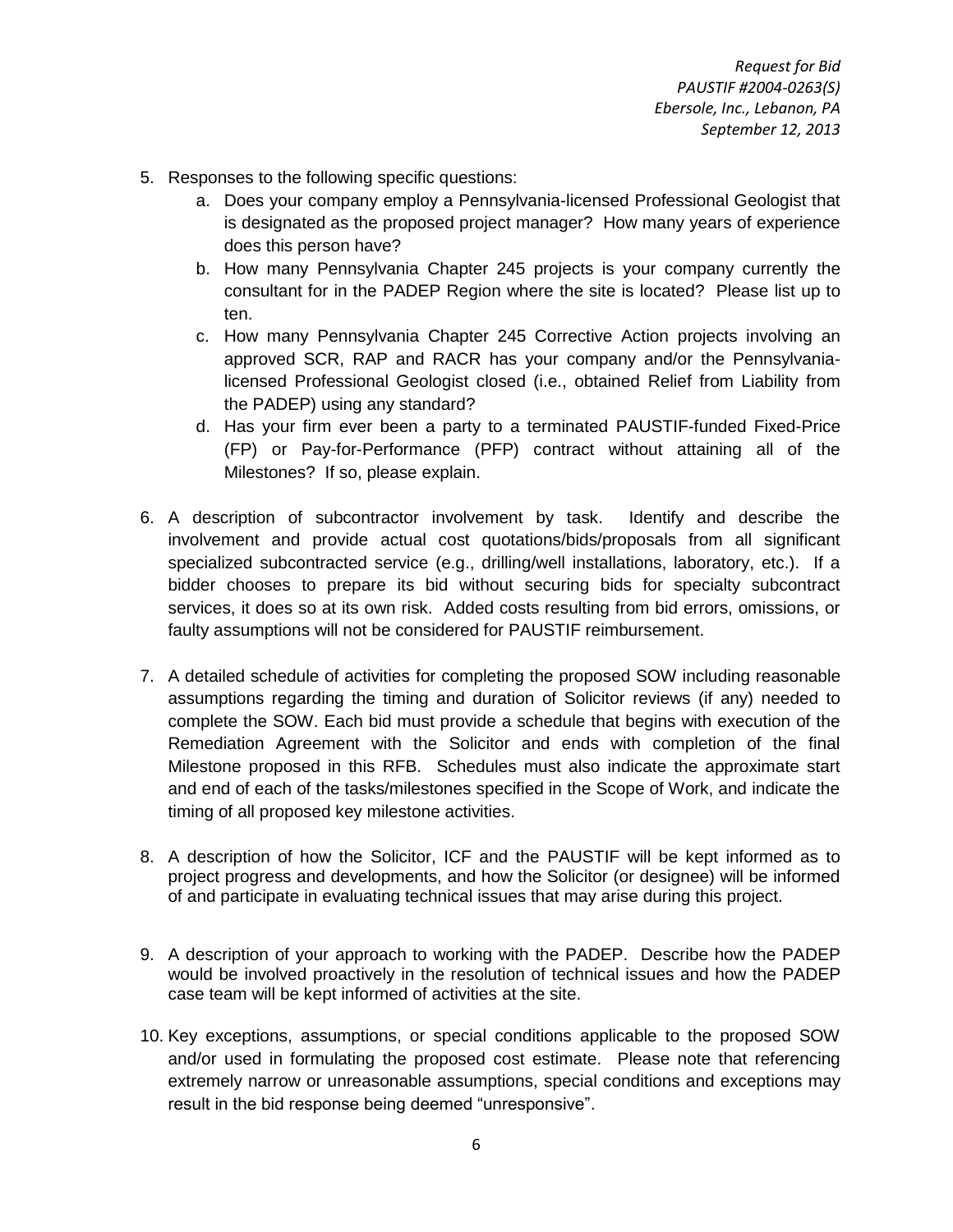## <span id="page-8-0"></span>**General Site Background and Description**

Each bidder should carefully review the existing information and documentation provided in Attachment 3. The information and documentation has not been independently verified. Bidders may wish to seek out other appropriate sources of information and documentation specific to this site. If there is any conflict between the general site background and description provided herein and the source documents within Attachment 3, the bidder should defer to the source documents.

#### General Site History and Site Features

The Ebersole, Inc. (Ebersole) facility is located at 1900 Cumberland Street in Lebanon, Lebanon County, Pennsylvania (Attachment 3a - **Figure 1**) and currently supports a retail automobile dealership and related servicing operations. The parcel formerly consisted of undeveloped marshland that was graded and developed in 1959 when the Solicitor purchased the property. Existing features on this approximate 3.0-acre parcel consist of a one–story building located in the western portion of the property that houses an automobile showroom with adjoining office, parts storage, and auto maintenance areas. In addition, a single-story body shop building is located near the southeast property corner and a small storage shed is located in the central part of the property. The former UST basins and dispenser relevant to this RFB solicitation were located at the eastern side of the main showroom building. Storm water discharge flowing across the site discharges to Quittapahilla Creek which borders the southern property boundary. Traffic areas of the facility are asphalt-paved (including the former UST areas) and the former dispenser area is covered with concrete slabs and bollards. Nine permanent groundwater monitoring wells (MW-1 through MW-9) exist on the property and were installed during three previous phases of groundwater characterization activities.<sup>1</sup> Regarding buried utilities, a sanitary sewer line extends from east to west across the central portion of the property and storm sewer piping with catch basins extends from north to south across the center of the property. Information regarding other possible buried utilities (e.g., natural gas, public water) is not available. Overhead electric and telephone lines are present along the northern property boundary with Cumberland Street (a.k.a., Benjamin Franklin Highway or US Route 422). Key on-property features are depicted in Attachment 3a-**Figure 2**.

Properties immediately surrounding the Ebersole facility consist of commercial and residential parcels. Specifically, to the north, the facility is bordered by Cumberland Street; beyond which is a residential development. To the west, the facility is bordered by a Chinese restaurant and other commercial properties. The facility is bordered to the south by Quittapahilla Creek, beyond which are private residential properties. To the east, the facility is bordered by a corporate office center with several commercial properties and restaurants beyond.

l <sup>1</sup> MW-1 through MW-5 were installed by Earth Resources Associates, Inc. (ERA) in September 2005; MW-6, MW-7 and MW-8 were installed by Tetrahedron Consultants, Inc. (Tetrahedron) in August 2008; and MW-9 was installed by Tetrahedron in July 2009.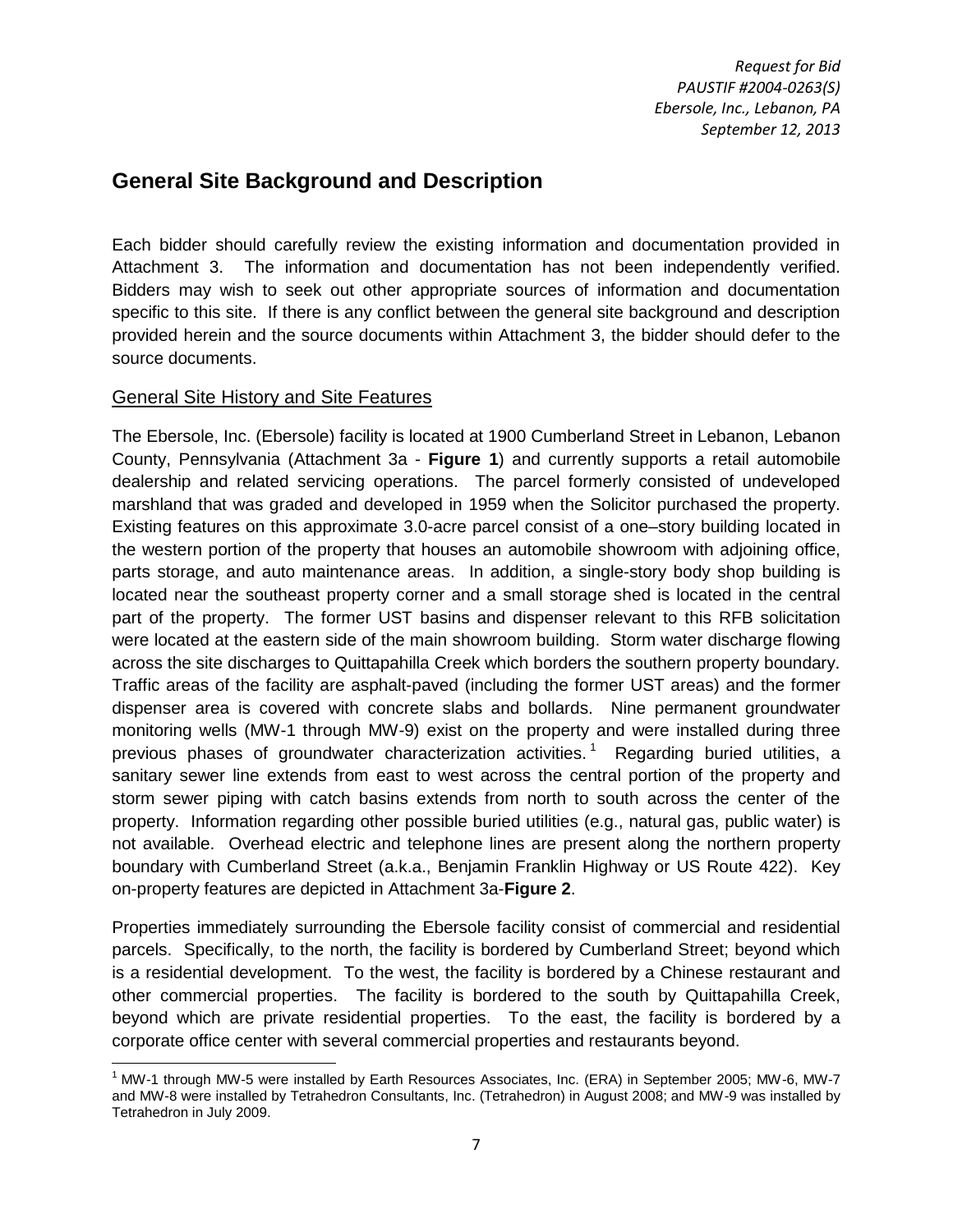#### Historical Underground Storage Tank Systems and Closures

#### *July 1993 Removal of Original UST Systems*

The original UST systems used at the Ebersole facility were installed in 1960 following property development and consisted of one 8,000-gallon diesel fuel UST and two 1,000-gallon leaded / unleaded gasoline USTs. These UST systems were formerly located along the east side of the Ebersole building (sales and service). The gasoline USTs were located to the south and the diesel UST was located to the north. The approximate locations are depicted in Attachment 3c.

In mid-1993, the Solicitor retained Envirocenter, Inc. (Envirocenter), Myer Oil Company, and Ginder Excavation to conduct the closure and removal of these three UST systems. The original USTs were removed and disposed off-property during the period from July 27 through 29, 1993 and were replaced with one 3,000-gallon No. 2 fuel oil UST installed in the former diesel fuel UST excavation and one 2,000-gallon unleaded gasoline UST placed in the former gasoline USTs excavation. The dispenser for the UST was located along the building (Attachment 3a - **Figure 3** - Site Layout). Additionally, an existing steel 500-gallon waste oil UST is reported to be located adjacent to the west side of the service department (Attachment 3c).

During closure of the 8,000-gallon steel diesel fuel UST, the tank was observed to be corroded with fully penetrating holes. The base of the tank was determined to be approximately 10 feet below ground surface (ft-bgs). Significant soil contamination was reported to be present and remedial soil excavation was completed until either: i) field screening indicated that the lateral extent of contamination was reached; ii) physical barriers limited further excavation; and/or iii) the presence of groundwater precluded further vertical investigation. Groundwater was observed to be present at about 11 ft-bgs within the excavation and free phase petroleum product was observed on the groundwater surface.

Envirocenter personnel collected four confirmation soil samples from the floor of the excavation, at a depth of about 11 ft-bgs, and one sample from each of the four excavation sidewalls to determine whether excessive soil impacts exceeding regulatory standards had been removed. Additionally, one grab groundwater sample was collected from the excavation pit water. Analytical results for these soil and groundwater samples indicated that an impact to soil and groundwater had occurred. Total Petroleum Hydrocarbon (TPH) was detected at 240 milligrams per kilogram (mg/kg) in Sample 01. TPH was detected at 0.956 micrograms per liter (ug/L) in the excavation water sample W-1. At that time, PADEP defined this level as Level B and generally required that owner/operators achieve as close to 100 mg/kg for cleanup.

During removal of the two 1,000-gallon gasoline USTs, the tanks were also observed to be corroded with fully penetrating holes. The base of the gasoline UST cavity was determined to be approximately 8 ft-bgs. Field screening results indicated that significant contamination was present and excavation of the contaminated soil was conducted based on the same criteria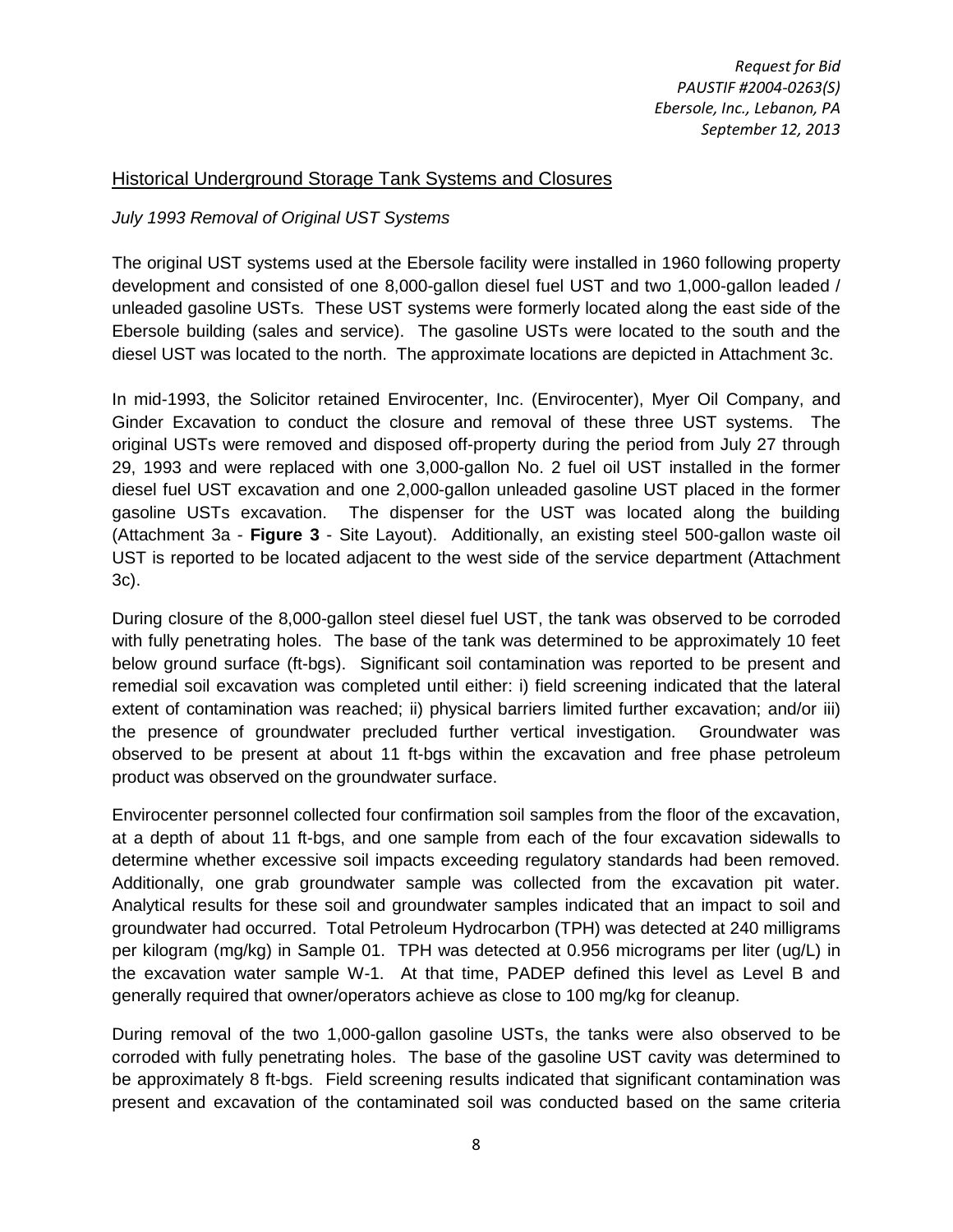stated above for the diesel fuel UST. A concrete pad was present beneath the two gasoline tanks which was also removed. Soil impacts were excavated to a depth of 10 ft-bgs at which point groundwater began to accumulate within the excavation. Free phase petroleum product was observed on the groundwater surface.

Three confirmatory soil samples were collected from the walls of the excavation, at a depth of approximately 10 ft-bgs, to confirm whether soil impacts exceeding the SHS had been removed. One grab groundwater sample was also obtained from the excavation. Analytical results for these soil and groundwater samples indicated that an impact to soil and groundwater had occurred, as benzene, toluene, ethylbenzene, and total xylenes (BTEX) and TPH exceeded one or more of the screening levels used by PADEP at that time (Level A, Level B, and Level C). Benzene concentrations ranged from 23.7 micrograms per kilogram (ug/kg) to 65,300 ug/kg, toluene concentrations at this excavation area ranged from 23 ug/kg to 106,000 ug/kg; ethylbenzene concentration in soil ranged from 16.1 ug/kg to 36,300 ug/kg; xylenes were detected from 83.8 ug/kg to 221,000 ug/kg; and TPH ranged from 2,190 ug/kg to 1,820,000 ug/kg in soil. Groundwater sample LW-1 from the excavation pit exceeded the benzene PADEP standard at 11.4 ug/L.

Approximately 200 to 300 tons of impacted soil were removed from the two UST cavities (UST System A and UST System B) and transported off-property for disposal. Following the UST removal / replacement work, Envirocenter Inc. submitted a UST Closure Report to the Pennsylvania Department of Environmental Resources (PADER) on August 16, 1993. The summary data table excerpted from the UST Closure Report is presented as Table 1 in Attachment 3b and a copy of the UST Closure Report is provided in Attachment 3c.

On December 16, 1993, PADER sent a letter to the Claimant (Ebersole) requesting further groundwater characterization. Earth Resource Associates (ERA) was contracted by Ebersole to complete an assessment of the degree and extent of groundwater contamination associated with the alleged leakage of diesel fuel and /or gasoline from three former USTs at the site.

Site Characterization was conducted by ERA in April and May of 1994. A Preliminary Assessment Report was prepared by ERA and submitted to PADER for review in June 1994. On October 25, 1994, the Solicitor was notified by the PADER that the Department had completed its review of ERA's report. PADER acknowledged the report was acceptable "as-is". PADER also stated no further action was necessary at that time.

#### *December 2003 Removal of 1,000-Gallon Used Motor Oil UST*

The Solicitor retained the services of GCI Environmental Services (GCI) to complete closure of a 1,000-gallon steel used motor oil UST that was formerly located along the west side of the Ebersole Pontiac building. The used motor oil tank was removed on 12/3/03 and disposed offproperty. Reportedly, no significant pitting was observed and the tank interior was dry when removed. Two confirmation soil samples were collected (S-1 and S-2) and analyzed for the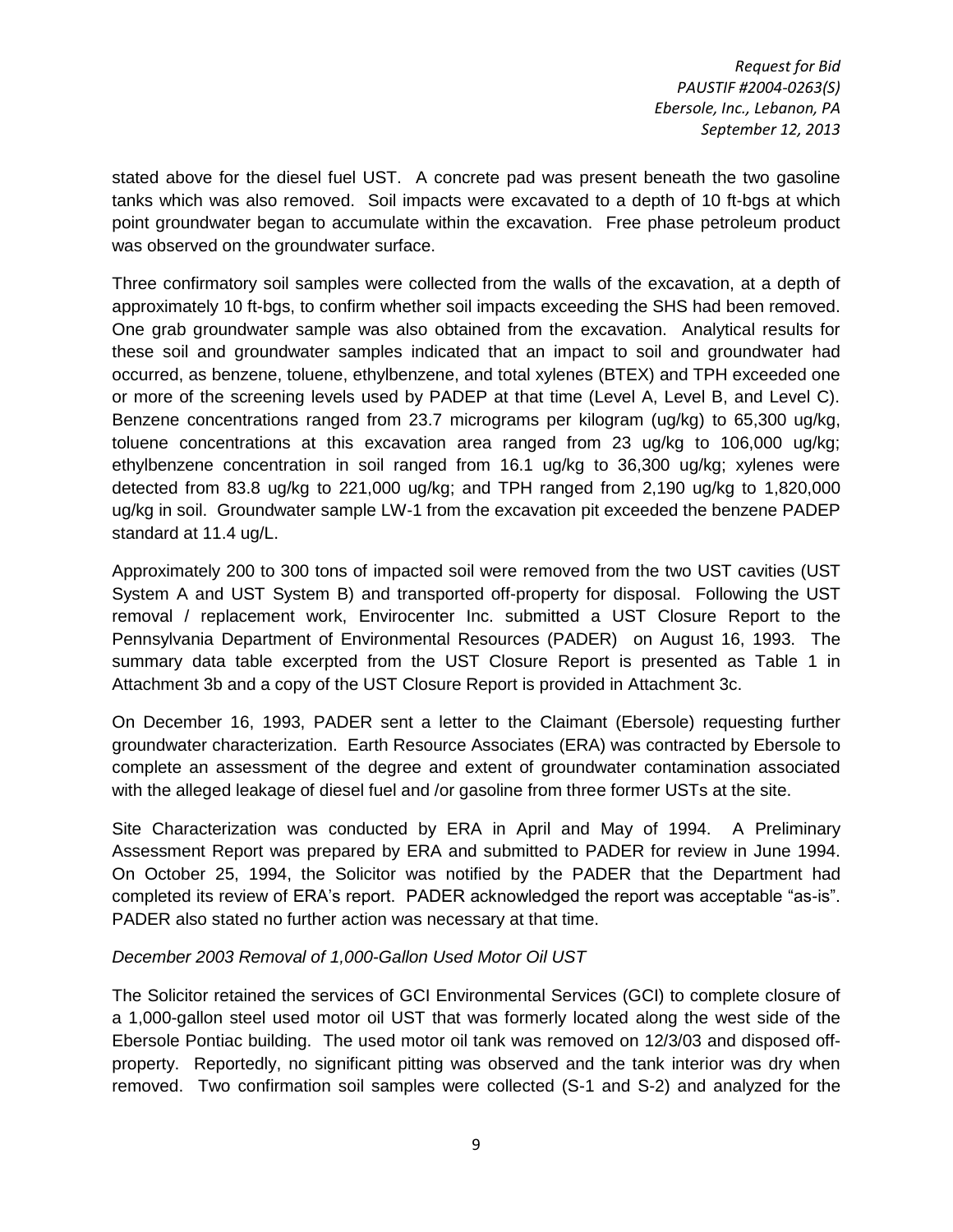PADEP short list of used motor oil parameters.<sup>2</sup> All results were below laboratory method detection limits for both samples. A copy of the UST Closure Report was issued by GCI to the PADEP on March 9, 2004. A copy of GCI's UST Closure Report is included in Attachment 3d.

#### *September 2004 Removal of No. 2 Fuel Oil and Gasoline USTs*

As part of its business plan, an expansion of Ebersole's operations was initiated in 2004 which included removal of the two remaining UST systems. On September 29-30, 2004, Almega Environmental, Inc. (Almega) removed the 3,000-gallon No. 2 fuel oil tank and the 2,000-gallon unleaded gasoline tank that were disposed off-property. When removed, the tanks showed no visible signs of leakage, however, the spill/overflow containment bucket at the top of the gasoline tank may have been compromised (as reported by ERA). This condition could potentially have resulted in the release of petroleum products into the environment considering that limited non-reportable overfills had reportedly occurred at the gasoline tank on several occasions. However, **no obvious contamination was observed by Almega during removal of the No. 2 fuel oil UST or the gasoline UST.** These USTs were formerly located at the eastern side of the main showroom building (Attachment 3a - Figure 3).

Following removal of the 3,000-gallon No. 2 fuel oil UST, two confirmation soil samples and two groundwater samples were collected and analyzed for benzene, ethylbenzene, isopropylbenzene, toluene, fluorene, and phenanthrene. Analytical results for both soil samples were reported as below laboratory method detection limits except for naphthalene, which was identified in one sample at a concentration of 151 ug/kg, which is substantially below the applicable soil to groundwater Statewide Health Standard (SHS) Medium Specific Concentration (MSC). Dissolved analyte concentrations were reported as below laboratory method detection limits for both groundwater samples. Four confirmation soil samples were collected from the 2,000-gallon unleaded gasoline UST excavation and analyzed for PADEP Short List of Unleaded gasoline constituents (benzene, toluene, ethylbenzene, xylenes (total), cumene, naphthalene, and MTBE). Laboratory results indicate that benzene in one of the soil samples ("Gas Mid") was present at a concentration of 1,340 ug/kg which exceeded the PADEP soil to groundwater SHS MSC of 500 ug/kg. $3$  Target analyte concentrations in the other soil samples were either not detected or were below the applicable SHS MSCs. One groundwater sample was collected from the gasoline UST excavation and analyzed for the same compounds as the soil samples. Analytical results indicate that the groundwater sample contained MTBE at a concentration of 31.1 ug/L which exceeded the PADEP SHS MSC for methyl tert butyl ether (MTBE) (20 ug/L) in groundwater. There is no indication in the available reports that any overexcavation of impacted soil was completed in the 2,000-gallon unleaded gasoline UST cavity before it was backfilled. A summary of the analytical data for these UST removals is presented

l  $2$  Required used motor oil parameters included (benzene, ethylbenzene, isopropylbenzene, naphthalene, toluene, benzo(a)pyrene, benzo(a)anthracene, benzo(b)fluoranthene, benzo(ghi)perylene, chrysene, indeno(1,2,3-cd)pyrene, and pyrene).

 $3$  The sample identified as "Gas Mid" was collected from the base of the excavation at about 10 ft-bgs and beneath the approximate center of the tank.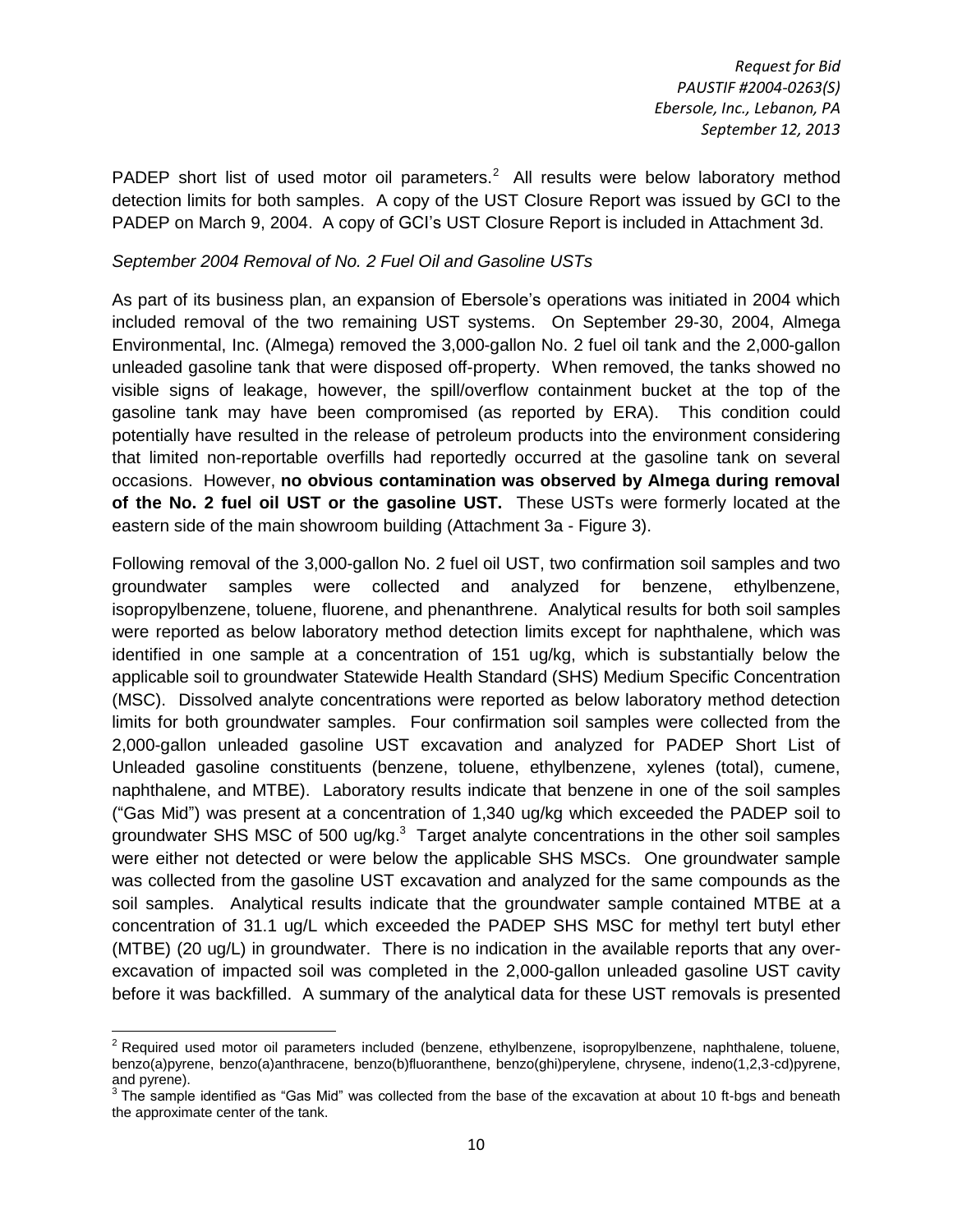in Attachment 3b-Table 2. A copy of Almega's UST closure report is included as Attachment 3e.

#### Summary of Historical Site Characterization Activities and Results

#### *Overview of Site Geology and Hydrogeology*

Unconsolidated deposits beneath the property have been described through historical site investigations and generally consist of imported fill materials underlain by natural sediments. More specifically, the fill materials consist of a stable soil sub-base 7-8 feet and were emplaced during site re-grading activities in 1959-1960. Drill logs indicate zones of cohesive and granular subsoils of the previous marshy area. The fill materials are underlain by silty clay with angular limestone fragments that appears to be uniformly distributed beneath the site to depths of approximately 9 to 11.5 feet. Beneath the silty clay is approximately 1.5 to 3.5 ft of greenishgray to dark gray clay which is underlain to the north and northwest of the showroom building by about 0.5 to 4.5 ft of sandy gravel with traces of clay. Beneath these units is approximately 0.5 to 4.5 ft of dark gray to black laminated clay which immediately overlies the limestone bedrock. Limestone bedrock was encountered at a depth of approximately 15.3 ft-bgs during advancement of the borehole for well MW-9. Bedrock beneath the facility has been mapped by the Pennsylvania Topographic and Geologic Survey as the Middle Ordovician Age Epler Formation (Oe) which is a member of the Beekmantown Group (Geyer, 1958 et. al., 1983). The Epler Formation is chiefly an interbedded light-gray limestone and dark gray dolomite with an entire unit thickness reported between 650-1000 ft. (Royer, 1983).

The depth to groundwater for the shallow water table aquifer was measured between approximately 8.4 ft-bgs at MW-9 to 10.7 ft-bgs at MW-6 during the most recent August 2012 sampling event. Groundwater flow within the shallow unconsolidated deposits is toward the southeast in the general direction of Quittapahilla Creek. No aquifer testing has been conducted at the site to provide estimates of hydraulic parameters for the shallow water table aquifer.

#### *April 1994 – ERA Preliminary Site Characterization Activities*

Following the July 1993 UST removals, ERA commenced site characterization activities in April 1994 which generally consisted of soil, soil vapor and shallow groundwater sampling activities. The samples were obtained from 13 monitoring points advanced / installed in the vicinity of the UST excavation areas using direct-push drilling methods. The locations of these monitoring points are depicted in Attachment 3c as Figure 5. Composite soil samples were collected from five of the monitoring points (P-1 through P-5) and analyzed for benzene, toluene, ethylbenzene, and xylenes. After the soil samples were collected, piezometers were installed at the P-1 through P-5 locations to assess levels of potential dissolved contaminants in shallow groundwater. The groundwater samples collected at these locations in May 1994 were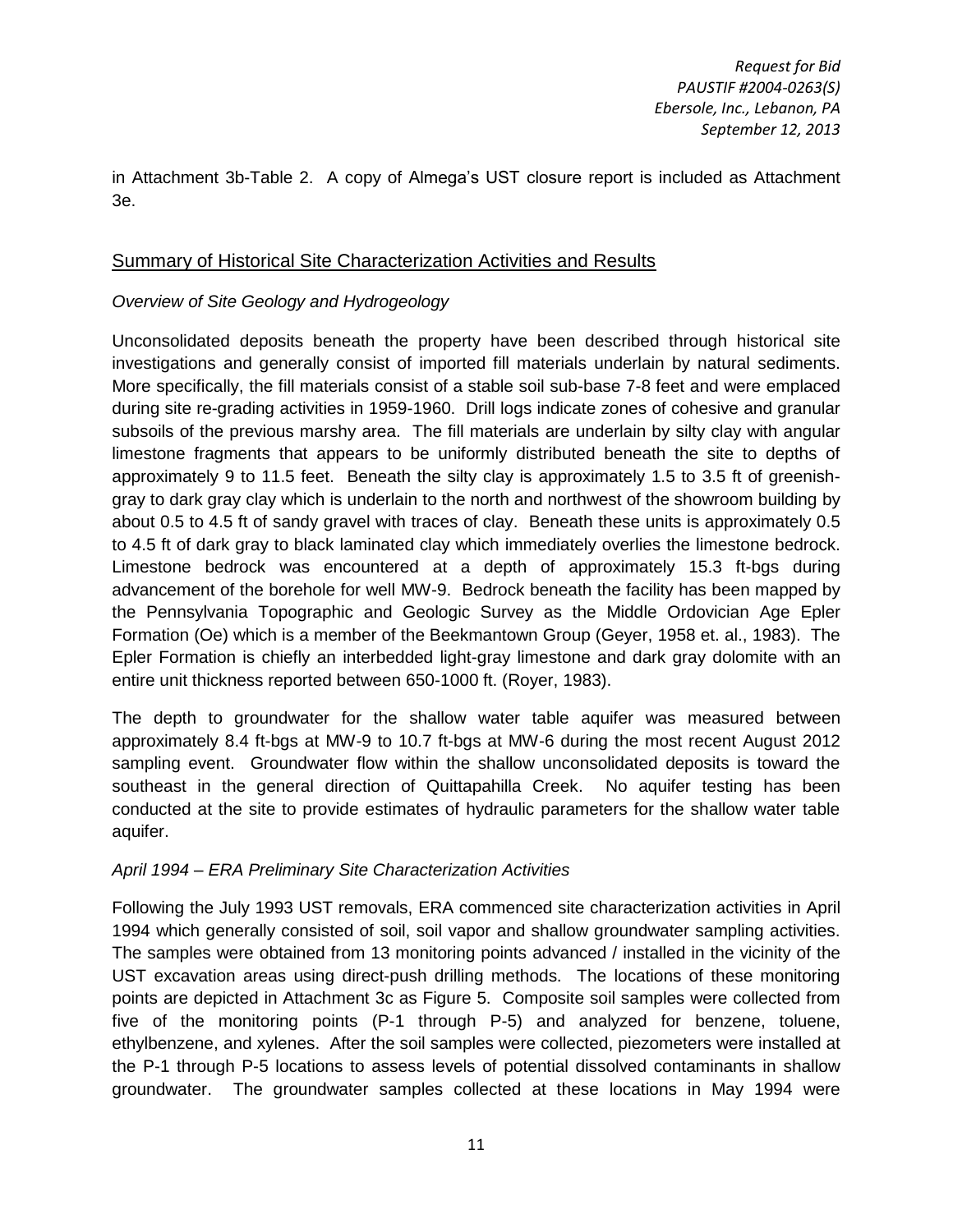analyzed for benzene, toluene, ethylbenzene, and xylenes. Soil vapor screening was conducted on thirteen probes. Two of the probes showed detectable levels of VOCs at 1 ppm in SP-3 and 2 ppm in SP-2.

Soil analytical results indicate that no detectable concentrations of BTEX or petroleum hydrocarbons (PHC) were present in the soil samples collected from monitoring points P-1 through P-5. Analytical results for groundwater samples collected from P-1 through P-5 were below laboratory detection limits for BTEX compounds. Results from the soil vapor survey indicate that detectable levels of VOCs were present only at the SP-2 and SP-3 locations which ranged from 1 ppm (SP-3) to 2.0 ppm (SP-2).

In June 1994, ERA issued a preliminary subsurface assessment report (Attachment 3c). The PADEP approved that report in a letter dated October 25, 1994 stating that no further action was needed (Attachment 3f).

#### *July 2005 Soil and Groundwater Investigation*

Site characterization activities were initiated by ERA in July 2005 in response to soil impacts that exceeded the applicable PADEP standard during closure of the 2,000-gallon unleaded gasoline tank in September 2004. In general, ERA conducted a soil and groundwater investigation consisting of advancing and sampling five test borings (TB-1 through TB-5) to refusal using direct-push technology. The locations of these borings are depicted in Attachment 3g.

Four of the borings (TB-2 through TB-5) were installed July 7, 2005 and were located in the vicinity of the former 3,000-gallon No. 2 fuel oil and unleaded gasoline tanks and boring TB-1 was located at the northern end of the excavation for the former #2 fuel oil tank. These borings were advanced to depths ranging from approximately 8 ft-bgs (TB-4) to 19 ft-bgs (TB-3) and soil samples were collected from the soil / water interface at the TB-1, TB-3, and TB-5 locations. No soil sample was collected from boring TB-2 because it was advanced in the backfill of the former unleaded gasoline UST cavity. No soil sample was obtained from TB-4 because the boring could not be completed past 8 ft-bgs due to stone and concrete debris in fill. Following the soil sampling activities, groundwater samples were collected from the TB-1, TB-2, TB-3, and TB-5 boring locations. Temporary well screens were set in the borings and exposed across the soil-water interface to permit collection of the groundwater samples. The soil and groundwater samples were submitted for laboratory analysis of the PADEP pre-March 2008 short-list of unleaded gasoline parameters (benzene, toluene, ethylbenzene, xylenes, cumene, MTBE, and naphthalene). Of the soil and groundwater samples collected, only one groundwater sample was found to contain a gasoline compound that exceeded the applicable PADEP SHS MSC. Specifically, the groundwater sample from TB-2 (sample TB-2W) contained MTBE at a concentration of 66.6 ug/L.

ERA installed five two-inch diameter groundwater monitoring wells (MW-1 through MW-5) in July 2005. The locations of these wells are indicated in Attachment 3a as Figure 2 and copies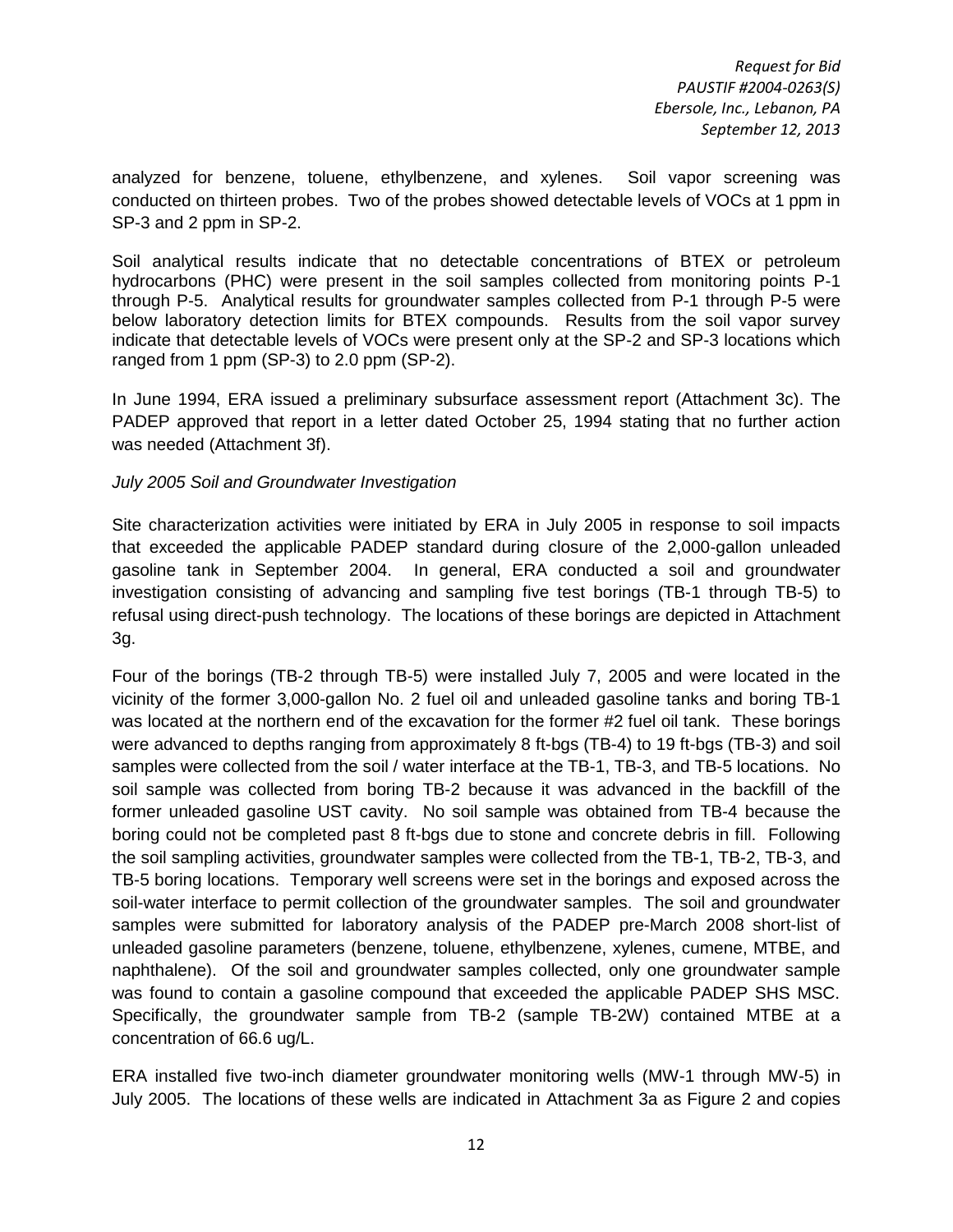of the monitoring well construction diagrams are included as Attachment 3h. Since their installation, wells MW-1 through MW-5 have been sampled during 10 events beginning in November 2005 through August 2012. Historical analytical data indicates that levels of dissolved-phase unleaded gasoline compounds have primarily been below laboratory detection limits, or detected only at trace levels, with the exception of MTBE in MW-2 which has exceeded the SHS MSC during most sampling events. However, concentrations of MTBE in MW-2 have historically been low, ranging from 10 to approximately 55 ug/l, and the MTBE concentration during the most recent August 2012 event was equivalent to the SHS MSC of 20 ug/l. Well MW-2 is identified as the source area well and was installed through the backfill of the former unleaded gasoline UST cavity. Groundwater samples collected from wells MW-1 through MW-5 were initially analyzed for the PADEP pre-March 2008 short-list of unleaded gasoline parameters with the addition of 1,2,4-trimethylbenzene (1,2,4-TMB) and 1,3,5-trimethylbenzene (1,3,5-TMB) in December 2006.

Tabulated soil and groundwater analytical results are provided in Attachment 3b – Table 3. A copy of ERA's August 2005 soil and groundwater investigation report is included as Attachment 3g.

#### *2008 - 2009 Supplemental Site Characterization*

The Solicitor retained Tetrahedron Consultants, Inc. (Tetrahedron) in May 2008 to complete supplemental site characterization activities as requested by the PADEP. $4$  Tetrahedron's scope of work included:

- Surveying the existing monitoring wells, property lines, buildings, top of stream bank and other pertinent facility features for inclusion on the site base map;
- Installing three additional shallow monitoring wells at downgradient locations near the property boundary and Quittapahilla Creek;
- Conducting additional soil sampling during monitoring well installation;
- Collecting groundwater samples from existing wells MW-1 through MW-5 and from the three new wells; and
- Reviewing groundwater and soil data to determine a course of action and preparing a site characterization report in accordance with PADEP requirements.

The three new monitoring wells (MW-6, MW-7, and MW-8) were installed in August 2008. PADEP subsequently requested that Tetrahedron install an additional monitoring well downgradient of the unleaded gasoline UST, but closer to this contaminant source area than MW-6, MW-7 and MW-8. The additional well requested by the PADEP (MW-9) was installed in July 2009. The locations of these wells are indicated in Attachment 3a - Figure 2. Analytical results indicate that all target analytes in the soil samples obtained from well borings MW-6 through MW-9 were below the PADEP SHS MSCs. Since their installation, wells MW-6, MW-7

 4 Tetrahedron is the current consultant of record.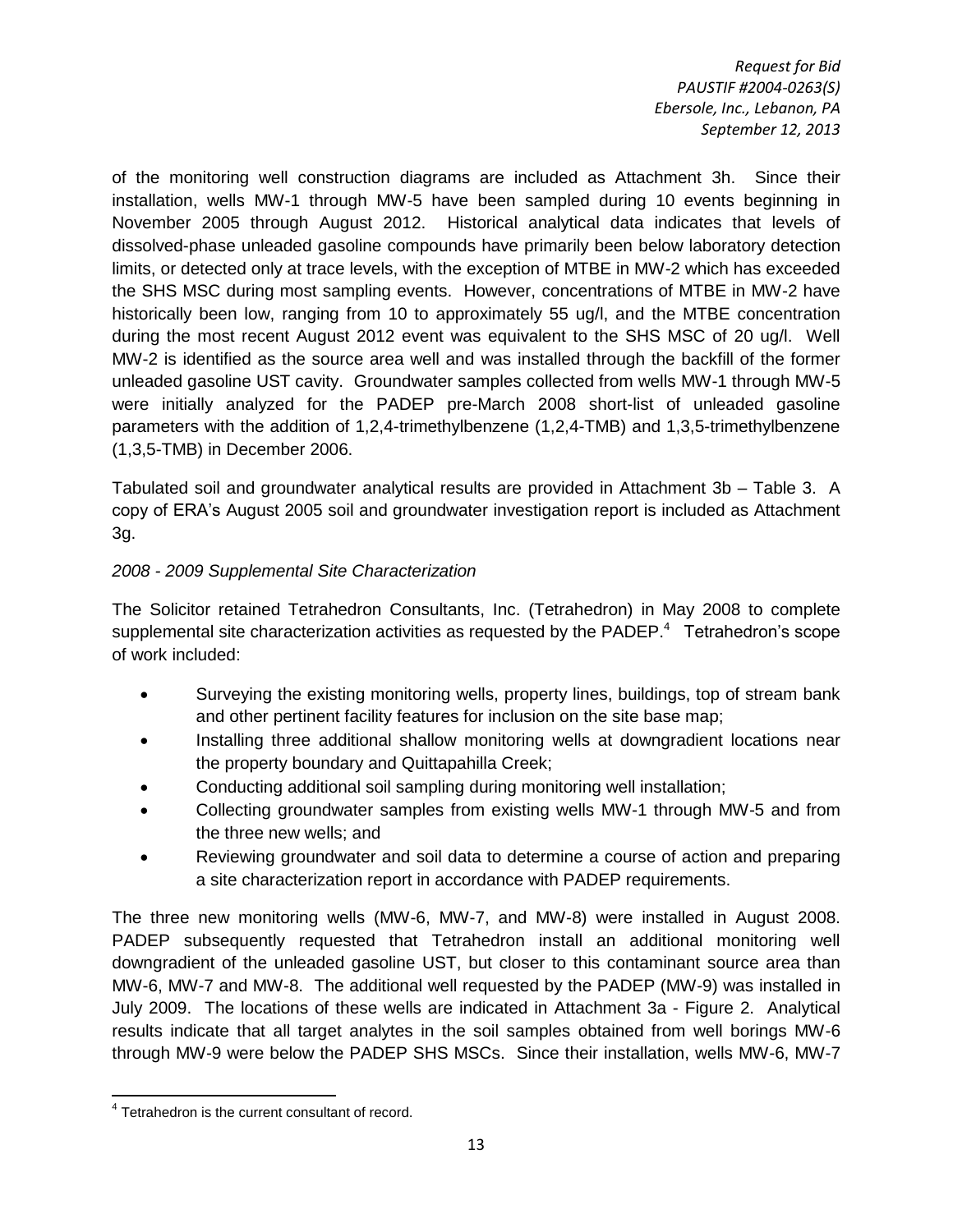and MW-8 have been sampled during seven events beginning in August 2008 through August 2012. Well MW-9 has been sampled four times beginning in September 2009 through August 2012. Historical groundwater analytical results for these new wells have primarily been nondetect with only some very low to trace levels of naphthalene below the SHS MSC. All soil and groundwater samples from the four new wells have been analyzed for the PADEP post-March 2008 short-list of unleaded gasoline parameters.

Copies of the monitoring well construction logs are included as Attachment  $3h<sup>5</sup>$  and a copy of Tetrahedron's March 2009 Supplemental Site Characterization Report (SSCR) is included as Attachment 3i. Comprehensive groundwater analytical data tables were prepared by Tetrahedron and ERA and are included as Attachment 3j. Tetrahedron's quarterly reports are included as Attachment 3k.

PADEP issued its review letter to the Solicitor on April 14, 2009 responding to the SSCR submittal by Tetrahedron. The PADEP approved the supplemental SCR with the following modifications:

- 1. The maps on the east side of the building in the UST decommissioning report did not match the SCR figures and the locations of the USTs and the boundaries of the excavation areas are not clear on the SCR figures. A map depicting the approximate former UST boundaries, UST excavation boundaries, dispenser location, and soil sample locations were requested.
- 2. A remediation standard needed to be selected.
- 3. Because the original five monitoring wells are located in or upgradient of the source area and the three recently installed monitoring wells are located 100 feet downgradient of the source area, the PADEP could not concur that MTBE contamination had not migrated. Consequently, installation and sampling of an additional well downgradient of the source well MW-2 (but closer to the source than MW-6 and MW-7) was requested to fill this data gap and assist with calibrating a contaminant fate and transport model.
- 4. A vapor intrusion analysis should be performed consistent with the Departments vapor intrusion guidance.
- 5. A Remedial Action Plan (RAP) should be submitted within 45 days after receipt of this letter.

 $\overline{a}$  $<sup>5</sup>$  New wells MW-6 through MW-9, and existing wells MW-1 through MW-5, intersect shallow groundwater within the</sup> unconsolidated deposits and range in depth from approximately 15.5 to 20.0 ft-bgs. Wells MW-1 through MW-5 were constructed with 2-inch diameter polyvinylchloride (PVC) casing and wells MW-6 through MW-9 were installed using 4-inch diameter PVC casing. Screen lengths for the monitoring wells range from 7 to 10 feet.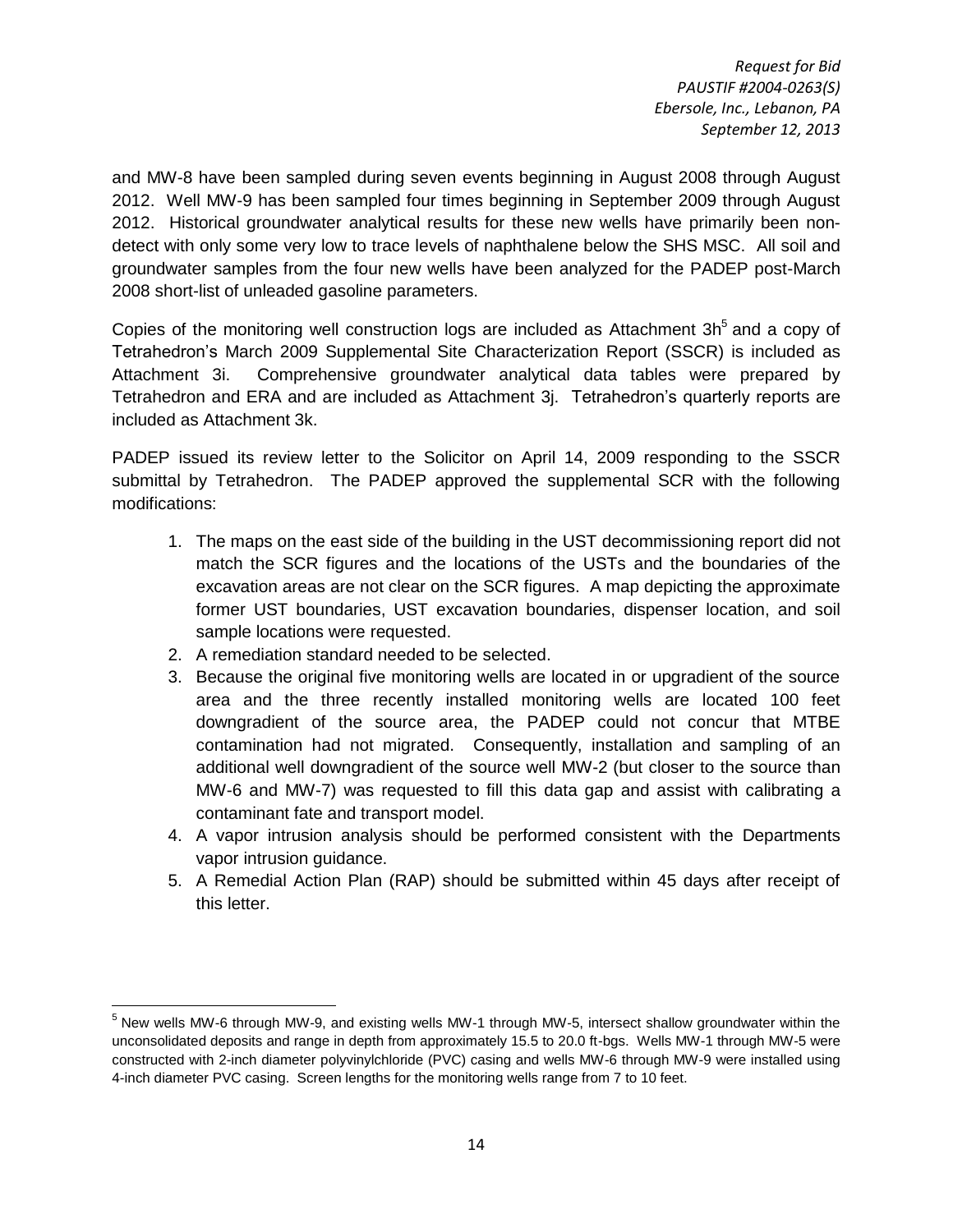It appears that none of the above modifications had been addressed by Tetrahedron except for Item Nos. 2 and 3. A copy of the PADEP's April 14, 2009 SSCR approval letter is included as Attachment 3l.

#### Remedial Action Plan

A RAP has not been prepared for this site. Based on current site conditions, the PADEP case manager has indicated that development of a RAP will not be necessary and that the site can proceed directly from the SSCR to attainment demonstrations and preparation of a RACR.

# <span id="page-16-0"></span>**Scope of Work (SOW)**

This RFB seeks competitive bids from qualified contractors to perform the activities in the Scope of Work (SOW) specified herein. Bidders should note that the RFB SOW was discussed with the PADEP – South Central Regional Office (SCRO) case manager.

#### <span id="page-16-1"></span>**Objective**

The objective of this defined SOW RFB solicitation, as specified under Milestones A through F below, is to achieve site closure through a limited number of activities that generally include vapor intrusion screening, conducting soil and groundwater attainment demonstrations, preparing and submitting a Remedial Action Completion Report (RACR), and site closure. The Solicitor has elected to pursue site closure under the PADEP Act 2 SHS MSCs for a used aquifer in a residential setting for soil and groundwater.

#### <span id="page-16-2"></span>**Constituents of Concern (COCs)**

The COCs in soil and groundwater consist of the PADEP short-list of unleaded gasoline parameters including: benzene, toluene, ethylbenzene, xylenes, MTBE, cumene, naphthalene, 1,2,4-TMB and 1,3,5-TMB.

#### <span id="page-16-3"></span>**General SOW Requirements**

The bidder's approach to completing the SOW shall be in accordance with generally accepted industry standards/practices and all applicable federal, state, and local rules, regulations, guidance, and directives. The latter include, but are not limited to, meeting the applicable requirements of the following: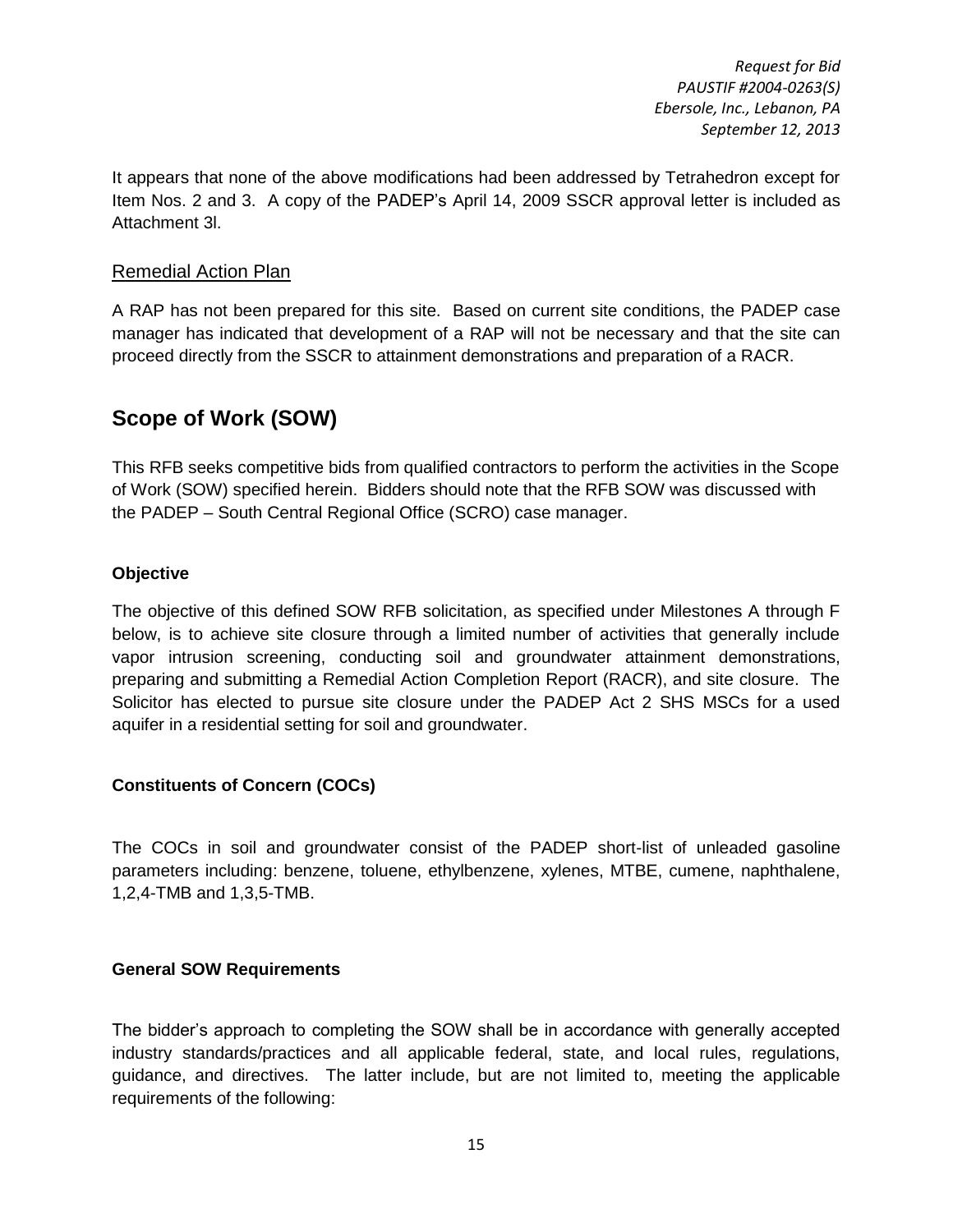- The Storage Tank and Spill Prevention Act (Act 32 of 1989, as amended),
- Pennsylvania Code, Title 25, Chapter 245 Administration of the Storage Tank Spill and Prevention Program,
- The Land Recycling and Environmental Remediation Standards Act of 1995 (Act 2, as amended),
- Pennsylvania Code, Chapter 250 Administration of Land Recycling Program, and
- Pennsylvania's Underground Utility Line Protection Law, Act 287 of 1974, as amended by Act 121 of 2008.

During completion of the milestone objectives specified below and throughout implementation of the project, the selected consultant shall:<sup>6</sup>

- Conduct necessary, reasonable, and appropriate project planning and management activities until the project (i.e., Remediation Agreement) is completed. Such activities may include Solicitor communications/updates, meetings, record keeping, subcontracting, personnel and subcontractor management, quality assurance/quality control, scheduling, and other activities (e.g., utility location). Project planning and management activities will also include preparing and implementing plans for Health and Safety, Waste Management, Field Sampling/Analysis, and/or other plans that are necessary and appropriate to complete the SOW, and shall also include activities related to establishing any necessary access agreements.<sup>7</sup> Project planning and management shall include identifying and taking appropriate safety precautions to not disturb site utilities; including but not limited to, contacting Pennsylvania One Call as required prior to any ground-invasive work. As appropriate, project management costs shall be included in each bidder's pricing to complete the milestones specified below.
- Be responsible for coordinating, managing, and completing the proper management, characterization, handling, treatment, and/or disposal of all impacted soils, water, and derivative wastes generated during the implementation of this SOW. The investigation-derived wastes, including purge water shall be disposed of in accordance with standard industry practices and applicable laws, regulations, guidance, and PADEP directives. Waste characterization and disposal documentation (e.g., manifests) shall be maintained and provided to the Solicitor and the PAUSTIF upon request.

<sup>&</sup>lt;u>Fill be such, all bids shall include the costs of these activities and associated functions within the quote for applicable</u>

tasks/milestones.<br><sup>7</sup> Securing one or more off-property access agreements is not expected for completion of this RFB SOW. However, should an off-property access agreement, or agreements, become necessary, such additional work would be considered out-of-scope and subject to the changed conditions clause of the Fixed-Price Agreement.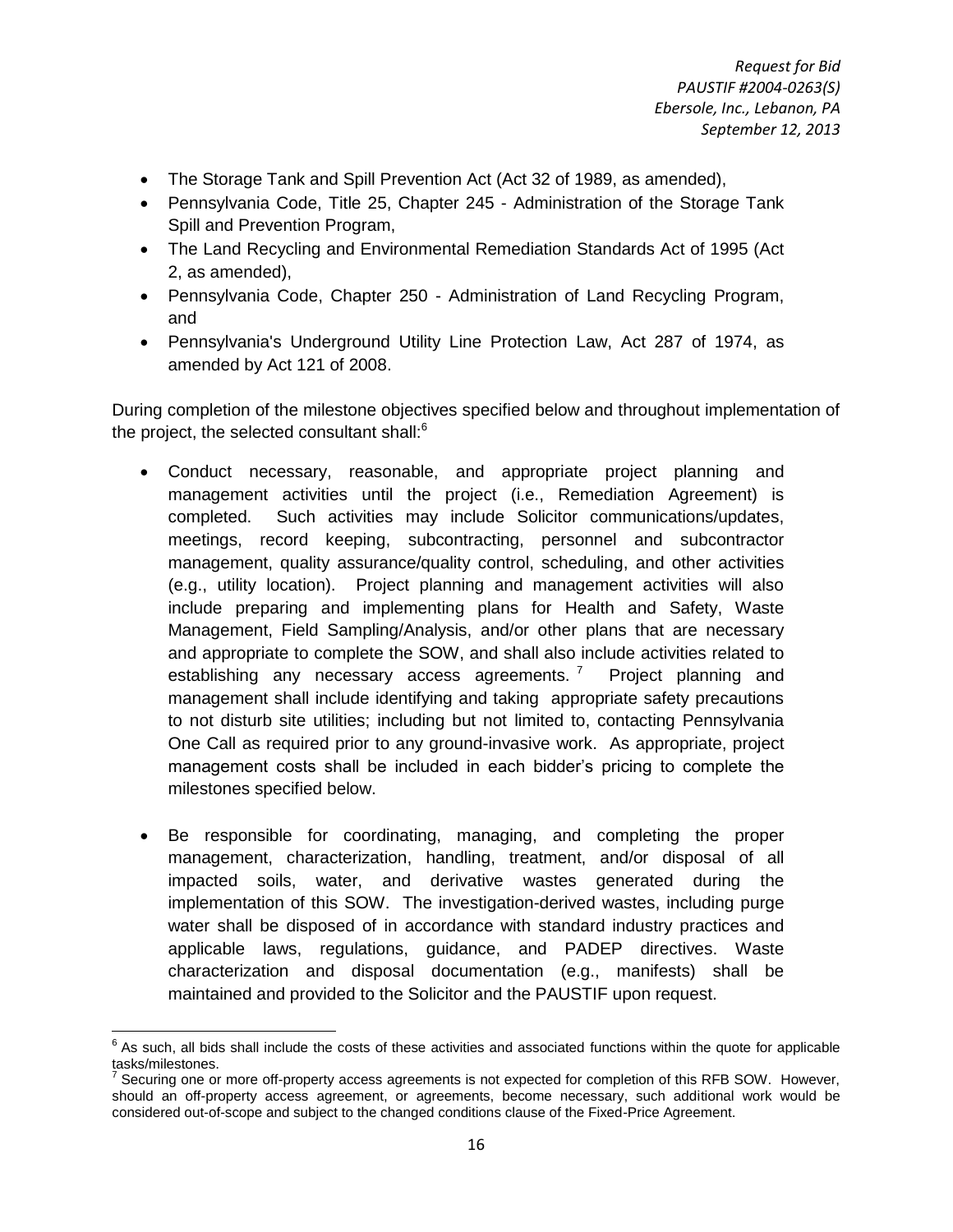All investigation derived wastes shall be handled and disposed of per PADEP's Regional Office guidance. It is the selected consultant's responsibility to conform with current PADEP Regional Office guidance requirements in the region where the site is located.

 Be responsible for providing the Solicitor and facility operator with adequate advance notice prior to each visit to the property. The purpose of this notification is to coordinate with the Solicitor and facility operator to ensure that appropriate areas of the property are accessible. Return visits to the site will not constitute a change in the selected consultant's SOW or result in additional compensation under the Remediation Agreement.

#### <span id="page-18-0"></span>**Site –Specific Milestones**

#### **Milestone A - Site Vapor Intrusion Screening**

As described in the previous section, ERA had installed thirteen monitoring points (P1 through P-13) at various locations on the Ebersole property in June 1994 to assess the magnitude and extent of potential petroleum contaminants in the subsurface. Soil samples were collected from five locations (P-1 through P-5). At the remaining 8 points, a one and one half inch diameter blind steel probe was driven to a depth slightly above the desired sampling depth. Following withdrawal of the blind probe, a hollow tube with a perforated end was inserted into the open probe hole to permit collection of soil vapors. An OVM with a 100 electron volt (eV) lamp was used to screen these locations. The monitoring points revealed that only 2 of the 8 points showed any measurable concentration of organic vapors in shallow soil (1.0 to 2.0 ppm). However, due to the discovery of subsurface impacts following removal of the 2,000-gallon unleaded gasoline tank in September 2004, and because the previous soil vapor data likely was derived only from semi-quantitative field screening, the PADEP's April 14, 2009 SSCR review letter requested that a vapor intrusion evaluation be completed consistent with the Department's vapor intrusion guidance. A vapor intrusion evaluation to satisfy this PADEP request has not been conducted.

Therefore, under Milestone A, bidder's shall provide a firm fixed-price to first perform a determination as to whether a vapor intrusion evaluation (e.g., soil gas sampling) is necessary based on existing soil and groundwater analytical data and known subsurface conditions. The determination shall be completed consistent with the requirements, guidance, and decision matrices contained in the *Land Recycling Program Technical Guidance Manual – Section IV.A.4, Vapor Intrusion into Buildings from Soil and Groundwater*. The selected consultant's determination methods and results shall be fully documented in the Remedial Action Completion Report (RACR) to be prepared under Milestone E. Milestone A activities shall commence immediately following execution of the fixed-price Agreement.

Given the historical and current concentrations of COCs in site soil and groundwater, the need to conduct a vapor intrusion evaluation is not expected and is not a component of Milestone A. However, should the selected consultant determine that soil gas sampling or running a Johnson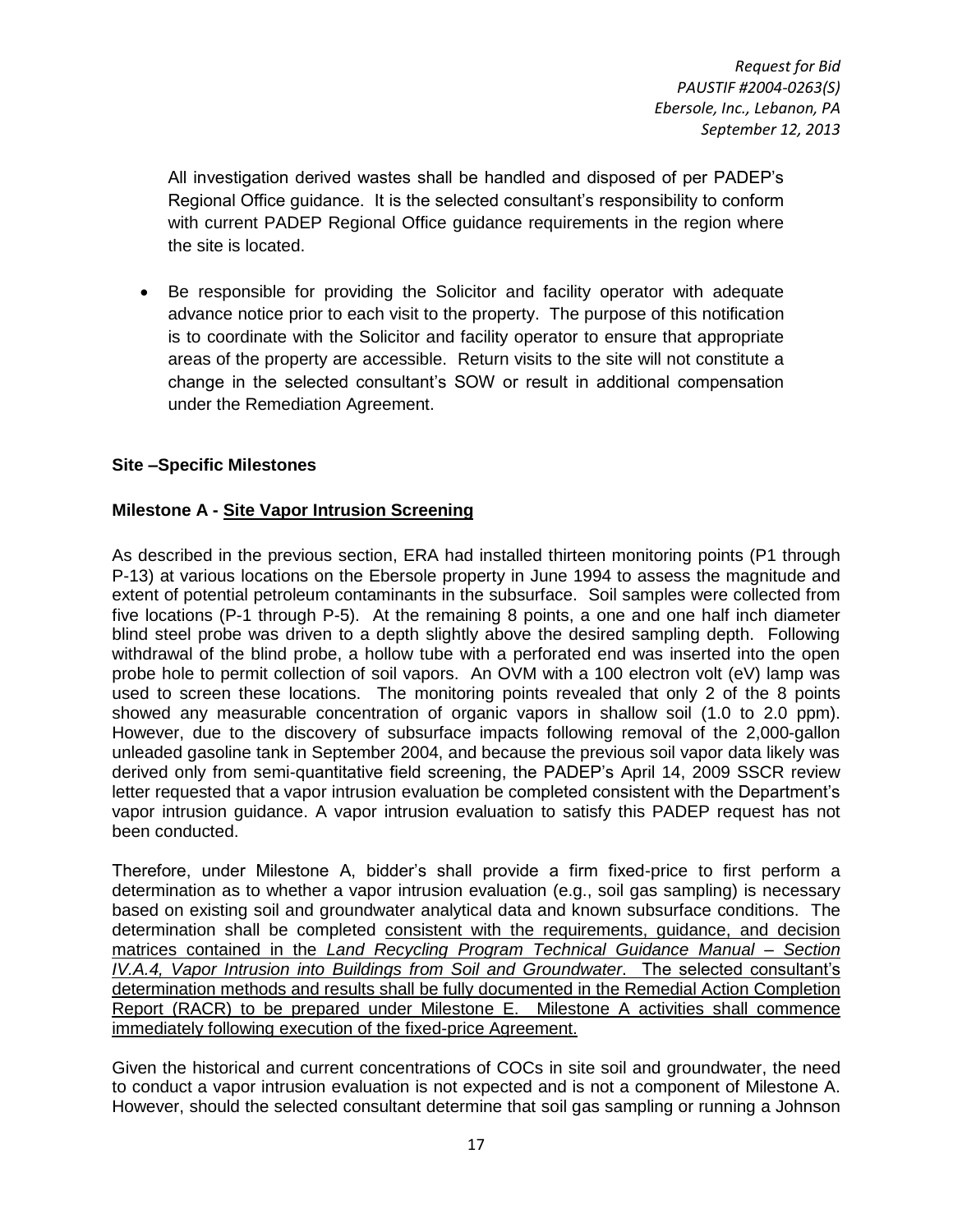& Ettinger (J & E) model is required based on its review of the existing site data and the PADEP vapor intrusion guidance, then this work would be considered out-of-scope and subject to the changed conditions clause of the Fixed-Price Remediation Agreement.

#### **Milestone B - Professional Surveying of Well MW-9**

Monitoring well MW-9, installed by Tetrahedron in July 2009, has never been professionally surveyed. Therefore, bidders shall provide a firm fixed-price cost to coordinate the surveying of this well by a professional surveyor licensed in the Commonwealth of Pennsylvania. The surveying work shall include determining elevations to the nearest 0.01-foot at: i) the ground surface adjacent to the manhole rim; ii) the top of the manhole rim; and iii) the top of the inner PVC pipe. The top of the manhole rim and inner PVC pipe where the elevation measurements were taken shall be described to serve as a reference for future groundwater level measurements. The horizontal coordinates for well MW-9 shall also be determined and tied into the grid previously referenced to locate wells MW-1 through MW-8. The datum used by the most recent professional surveyor of record was North American Vertical Datum of 1988 (NAVD88).<sup>8</sup> The surveyed location and elevations of well MW-9 shall be included on a revised site plan. The selected consultant shall prepare an "A" or "B" size site plan for more efficient manipulation and inclusion in future reports including the quarterly attainment Remedial Action Progress Reports (Milestone D) and the RACR (Milestone E).

#### **Milestone C - Soil Attainment Demonstration**

According to historical soil analytical data, the only sample that exceeded the applicable PADEP SHS MSCs was obtained from the base of the former 2,000-gallon gasoline UST cavity in September 2004. That sample ("Gas Mid") contained benzene at a concentration of 1,340 ug/kg which exceeded the PADEP Act 2 standard of 500 ug/kg. No soil over-excavation appears to have been completed at this location. Given the historical soil data, and considering the potential for the limited impacts at the former gasoline UST location to have degraded over almost nine years, bidders shall provide a firm fixed-price for developing and implementing a soil sample collection and analysis program to demonstrate compliance with 25 PA Code 250.703 (General Attainment Requirements for Soil). In general, sampling points for the soil attainment demonstration shall be randomly selected based on the systematic random sampling guidance set forth by the PADEP.

Specifically, the random soil sampling grid to be generated shall consider: i) samples collected from borings completed around the perimeter of the former excavation footprint of the former 2,000-gallon gasoline UST cavity; and ii) samples collected from borings completed at the floor of the backfilled former gasoline UST cavity, approximately 10 ft-bgs, given the elevated benzene levels previously reported for the "Gas Mid" sample (that may have attenuated to

l  $8$  The professional surveyor of record that developed what is believed to be the most recent site plan (Rev. 12/11/08) is Matthew & Hockley Associates, LTD of Lebanon, PA.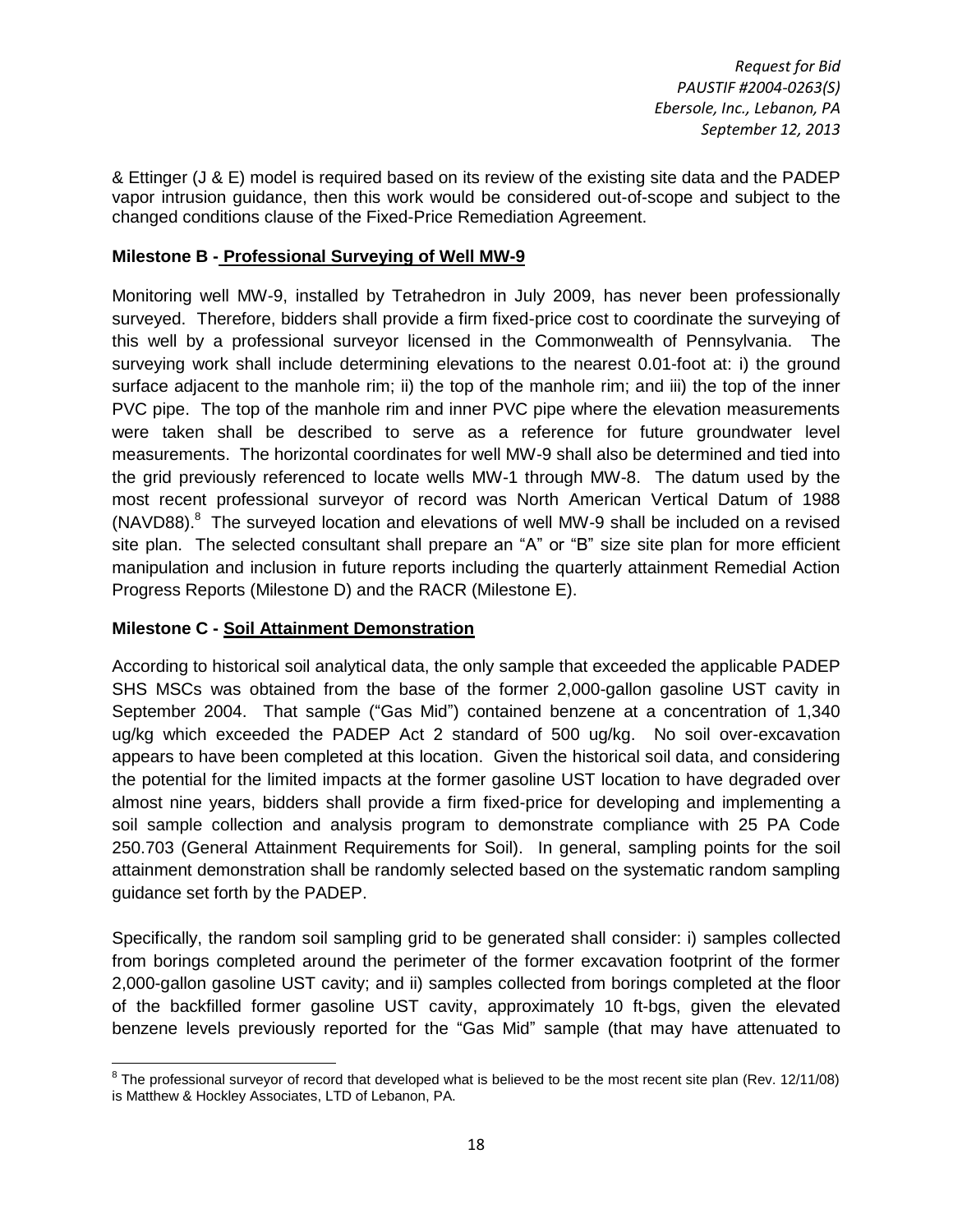below the SHS MSC since 2004). The location, depth (UST cavity perimeter borings) and number of soil samples shall be determined using PADEP's systematic random sampling procedures and other relevant guidance, assuming that one soil sample per boring shall be submitted for laboratory analysis. For the purpose of this bid solicitation, bidders shall assume that 8 soil borings shall be advanced to a depth of 12 ft-bgs and the collection of 8 attainment soil samples for laboratory analysis<sup>10</sup>. In the event that more or fewer soil borings are required, bidders shall provide an all-inclusive unit cost per boring (\$/boring) on the Bid Cost Spreadsheet in Attachment 2 that accounts for borehole advancement, logging, screening, sample collection / analysis, borehole sealing and waste management.

Soil samples shall be analyzed for the **post**-March 2008 PADEP short list of unleaded gasoline parameters using proper analytical methods and detection limits. Appropriate QA/QC samples shall also be obtained for laboratory analysis of the same parameters. The soil sampling results shall be evaluated based on PADEP's 75% / 10x Ad Hoc Rule. Results from the soil attainment demonstration shall be incorporated into the RACR (Milestone E).

Activities under Milestone C shall also include: 1) professional surveying of the soil boring locations for inclusion on the site plan (coincident with Milestone B); 2) sealing each boring with bentonite and an asphalt or concrete surface patch; and 3) managing the drilling and personal protective equipment wastes as previously directed. Additionally, although no subsurface utilities appear to exist in the general area of the former gasoline UST, bidders shall investigate and properly clear below grade utilities before advancing any soil borings which shall include, but not necessarily be limited to, contacting the PA One Call system.

#### **Milestone D – Groundwater Attainment Demonstration**

Considering that the downgradient point-of compliance (POC) wells have been predominantly free of detectable levels of the target COCs and none have had exceedances of the applicable SHS MSCs, bidders shall provide a firm fixed-price for completing eight (8) consecutive quarters of groundwater monitoring, sampling and reporting to demonstrate attainment of the SHS MSCs for groundwater. Each groundwater monitoring and sampling event shall include only POC wells MW-6, MW-7 and MW-8 and source area well MW-9 (four wells total per quarterly event). Bidders shall provide an all-inclusive fixed unit-cost per well for gauging, purging, sample collection, sample management and analysis should an additional well, or wells, be requested by the PADEP for inclusion in the groundwater attainment sampling program.

If warranted by favorable groundwater analytical data from the POC wells, the selected consultant shall petition the PADEP for conducting less than eight (8) quarters of groundwater attainment monitoring, sampling and reporting. More specifically, as applicable, a petition shall

 $\overline{\phantom{a}}$ <sup>9</sup> Care shall be exercised to ensure that only the natural soil below the backfill material is sampled at the base of the former gasoline UST cavity

 $10$  The number of soil borings/attainment soil samples is based on an estimate of 83 cubic yards of soil removed from the former UST cavity.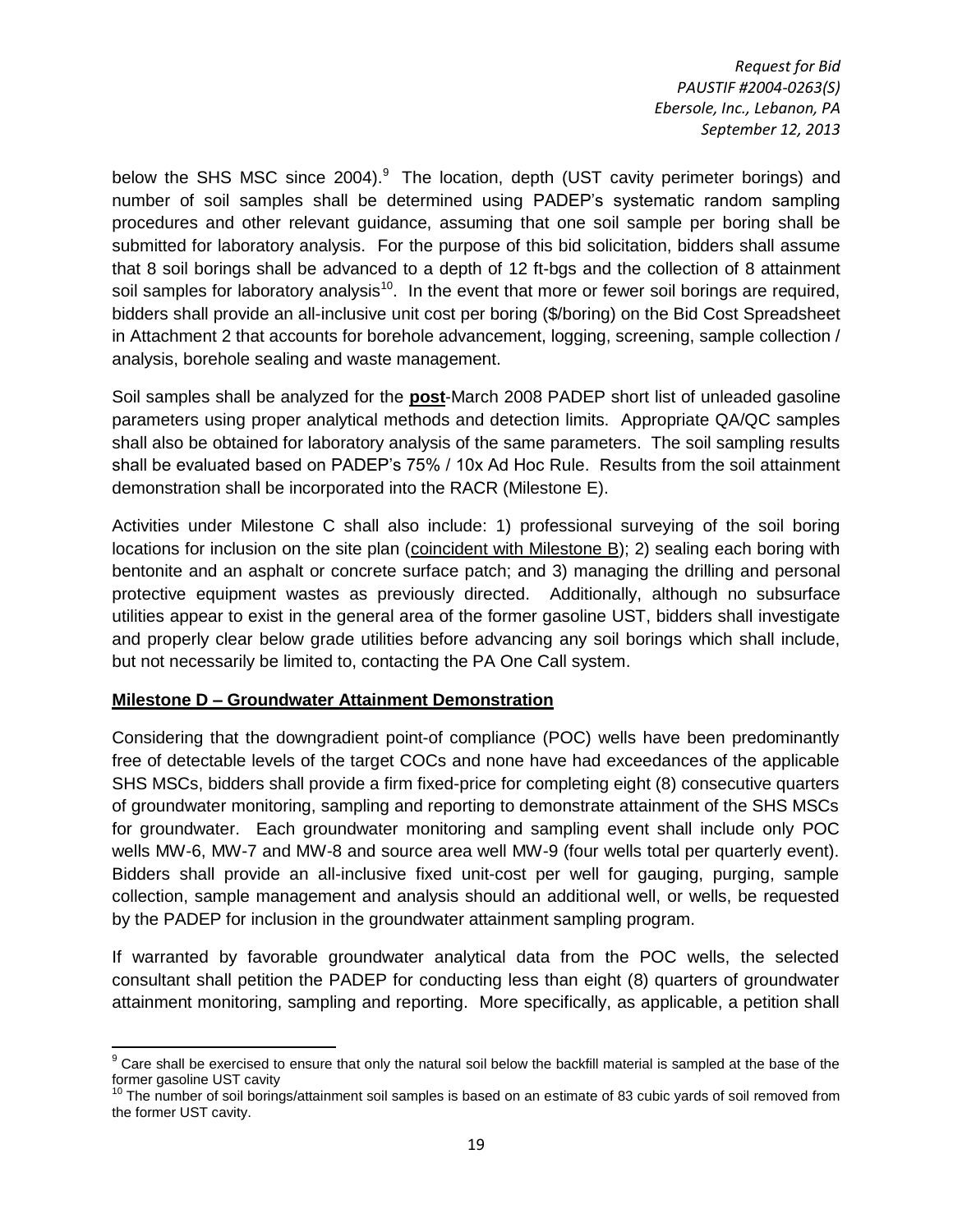be submitted to the PADEP in the fourth quarterly RAPR to request a reduced program for groundwater attainment sampling. In the event that fewer or more than eight events are needed, the Milestone D quarterly unit cost will be used to adjust the compensation accordingly.<sup>11</sup> All work under Milestone D shall be conducted in accordance with 25 PA Code §250.702, §250.704, and §250.707.

During each quarterly event, the depth to groundwater and any potential separate-phase hydrocarbons (SPH) shall be gauged in all existing monitoring wells (MW-1 through MW-9) prior to purging the four wells designated for sample collection (MW-6, MW-7, MW-8, and MW-9). Groundwater level measurements obtained from the monitoring wells shall be converted to groundwater elevations for assessing groundwater flow direction and hydraulic gradient. Wells MW-6 through MW-9 shall then be purged and sampled in accordance with the PADEP Groundwater Monitoring Guidance Manual, any other applicable PADEP guidance, and standard industry practices. The conduct and results of each event shall be documented in a quarterly RAPR.

Purged groundwater and other investigation derived waste (IDW) shall be managed as prescribed in the General SOW Requirements section of this RFB. Any well exhibiting more than a sheen of SPH shall not be purged and sampled.

Groundwater samples shall be analyzed for the **post**-March 2008 PADEP short-list of unleaded gasoline parameters (benzene, toluene, ethylbenzene, xylenes, MTBE, cumene, naphthalene, 1,2,4-TMB, and 1,3,5-TMB) by a PADEP-accredited laboratory using appropriate analytical methods and detection levels. Appropriate QA/QC samples shall also be collected during each event and analyzed for the same parameters. In addition, each event shall include field measurements for these water quality parameters: pH, temperature, specific conductance, dissolved oxygen (measured in-situ), and oxidation/reduction potential.<sup>12</sup>

RAPRs describing the sampling methods and results will be provided to the PADEP on a quarterly basis and within 30 days of the receipt of analytical results for each quarter. At a minimum, each RAPR shall contain the following:

- A summary of site operations and progress made toward demonstrating groundwater attainment during the reporting period;
- A narrative description of the sampling procedures and results;
- Tabulated data collected from the monitored wells documenting the depth to groundwater and thickness of any free product encountered;
- Groundwater elevation contour maps depicting groundwater flow direction;
- Tabulated historical quantitative groundwater analytical results including results from the current quarter;
- Current quarter laboratory analytical report(s);

l  $11$  USTIF will reimburse only for necessary quarterly attainment groundwater sampling / reporting events actually completed under this milestone.

 $12$  Each bidder's approach to implementing this task shall clearly identify the number of sampling events, number of wells / samples per event, well purging and sampling method(s), QA/QC measures, analytes, purge water management methods, and other key assumptions affecting the bid price.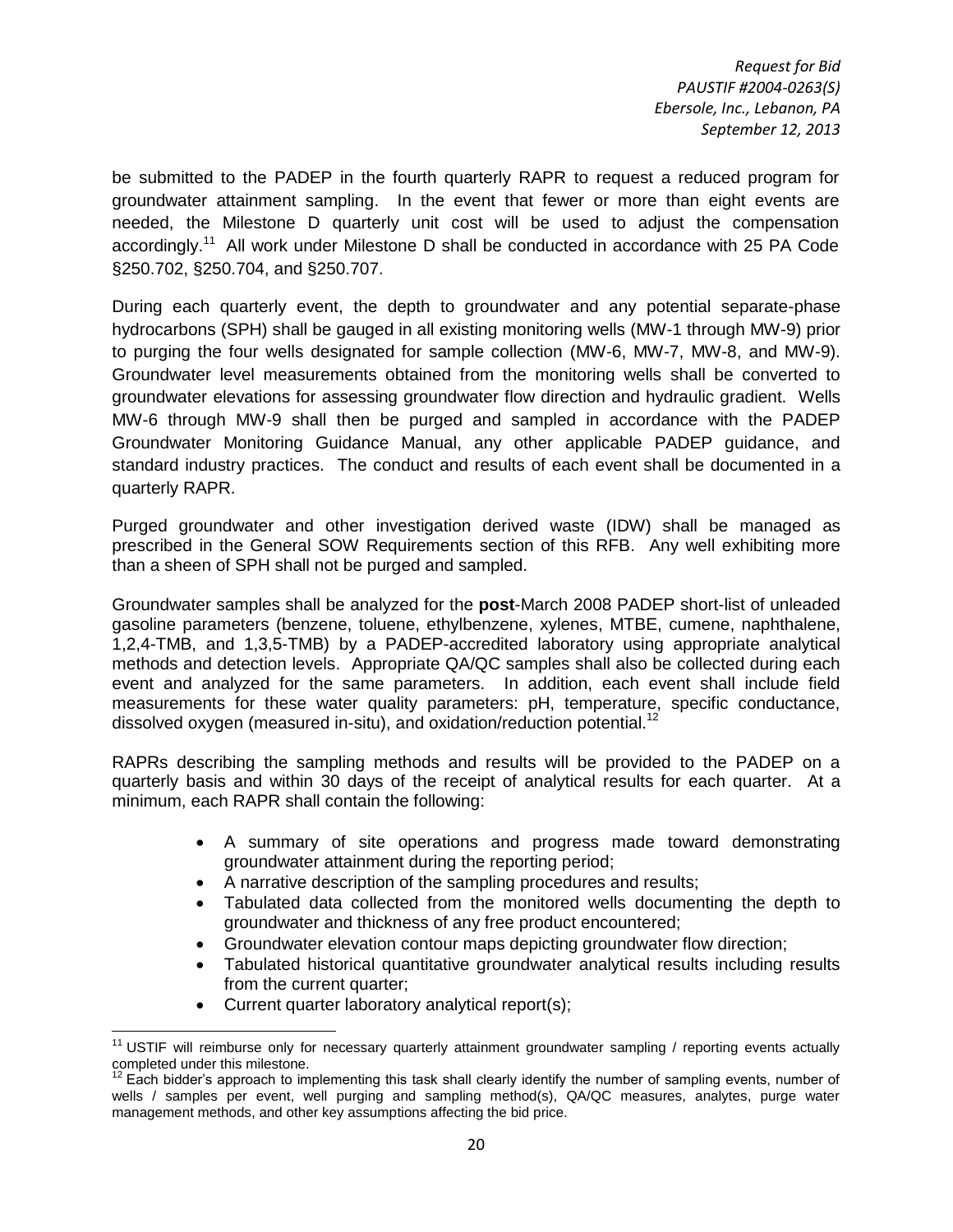- One site-wide isoconcentration contour map for each compound detected in any one well above the SHS during the quarter;<sup>13</sup>
- For each well exceeding SHS, a graphical depiction of historical key contaminant concentrations and groundwater elevations to provide an assessment of correlations between fluctuating water levels / precipitation events and contaminant concentrations;
- For each well exceeding SHS, a graphical depiction of recent key contaminant concentration trends;
- Discussion of the data to offer an updated assessment whether these data are consistent with a stable, shrinking, or expanding plume;
- Treatment and disposal documentation for waste generated during the reporting period; and
- Demonstration of compliance with any required Federal, State, and local permits and approvals.

Each quarterly RAPR shall be signed and sealed by a Professional Geologist and / or Professional Engineer registered in the Commonwealth of Pennsylvania (bidders shall refer to state licensing laws to determine which seals are required based on the work performed for and documented in the RAPR). Analytical results provided from the quarterly groundwater attainment sampling program shall also be included in the RACR to be prepared under Milestone E.

#### **Milestone E – Preparation and Submittal of a Draft and Final Remedial Action Completion Report**

Under this Milestone, bidders shall provide a firm fixed-price for preparing a draft and final RACR following the successful completion of both Milestones C and D. The RACR shall contain all information required under 25 PA Code 245.313 and other applicable statutes, regulations, and guidance and shall be signed and sealed by a Professional Geologist **and/or** Professional Engineer registered in the Commonwealth of Pennsylvania (bidders shall refer to state licensing laws to determine which seals are required based on the work performed for and documented in the RACR). The RACR shall request a Relief of Liability (ROL) relative to soil and groundwater for the petroleum release identified in PAUSTIF Claim #2004-0263(S) by demonstrating compliance with the PADEP Act 2 SHS MSCs for a used aquifer in a residential setting (excluding the need for any activity or use limitations or institutional / engineering controls). The RACR shall be of sufficient quality and content to reasonably expect PADEP approval and issuance of a ROL for the release area associated with this PAUSTIF claim.

The project schedule shall allow two (2) weeks for Solicitor and PAUSTIF review of the draft RACR before a final version is submitted to the PADEP. Following Solicitor / PAUSTIF review

 $\overline{a}$ 

 $13$  All figures included in each RAPR (e.g., site plan, groundwater elevation maps, dissolved plume maps, etc.) shall be available in electronic format from the Solicitor upon request.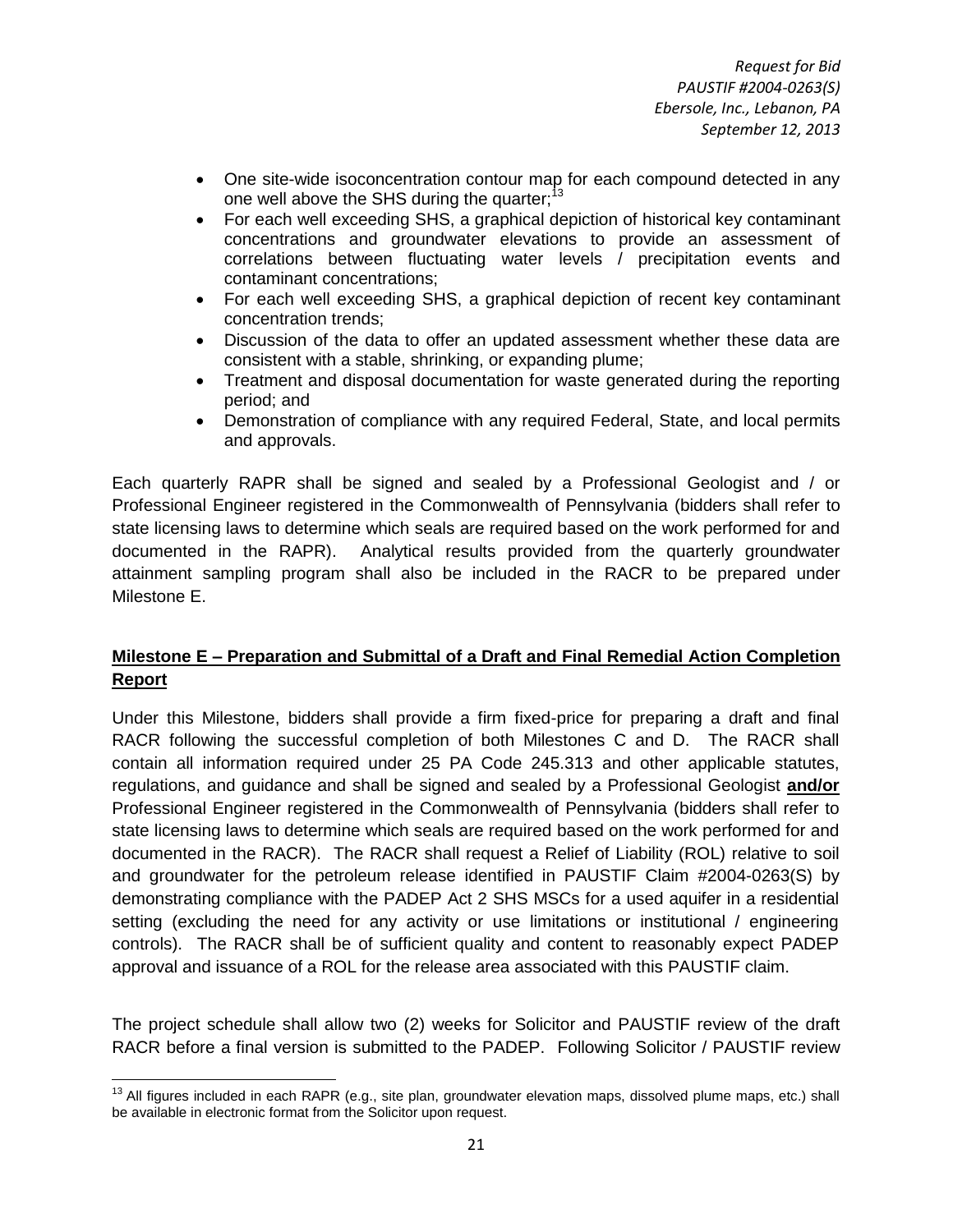of the draft document, the selected consultant shall address any comments and submit the final RACR to the PADEP. Bids shall include time to address any PADEP comments received on the RACR since Milestone F (Site Restoration) will be performed following PADEP approval of the report.

#### **Milestone F – Site Restoration**

Under this milestone, the bidder shall describe and provide a firm fixed-price cost for properly closing the site. Following PADEP approval of the RACR and after a ROL has been granted, the following site restoration activities shall be completed:

- a. Decommissioning of the nine groundwater monitoring wells (MW-1 through MW-9) in accordance with the PADEP Groundwater Monitoring Guidance Manual. The selected consultant shall discuss and verify the well decommissioning procedures with the PADEP case manager prior to initiating this task;
- b. Surface restoration: After sealing each well, the ground surface shall be restored consistent with the existing surface material (e.g., asphalt, concrete, vegetated soil, etc.);
- c. Photo-documenting the site restoration work; and
- d. Completion of well abandonment forms and submittal of the forms to the PADEP and the PA Bureau of Topographic and Geologic Survey.

Additionally, copies of the photographs and forms shall be provided to PAUSTIF and the Solicitor.

Work under Milestone F shall be completed within 60 days of RACR approval by the PADEP and shall be conducted in accordance with standard industry practices and applicable laws, regulations, guidance, and PADEP directives. Well abandonment and restoration activities will be coordinated with the Solicitor.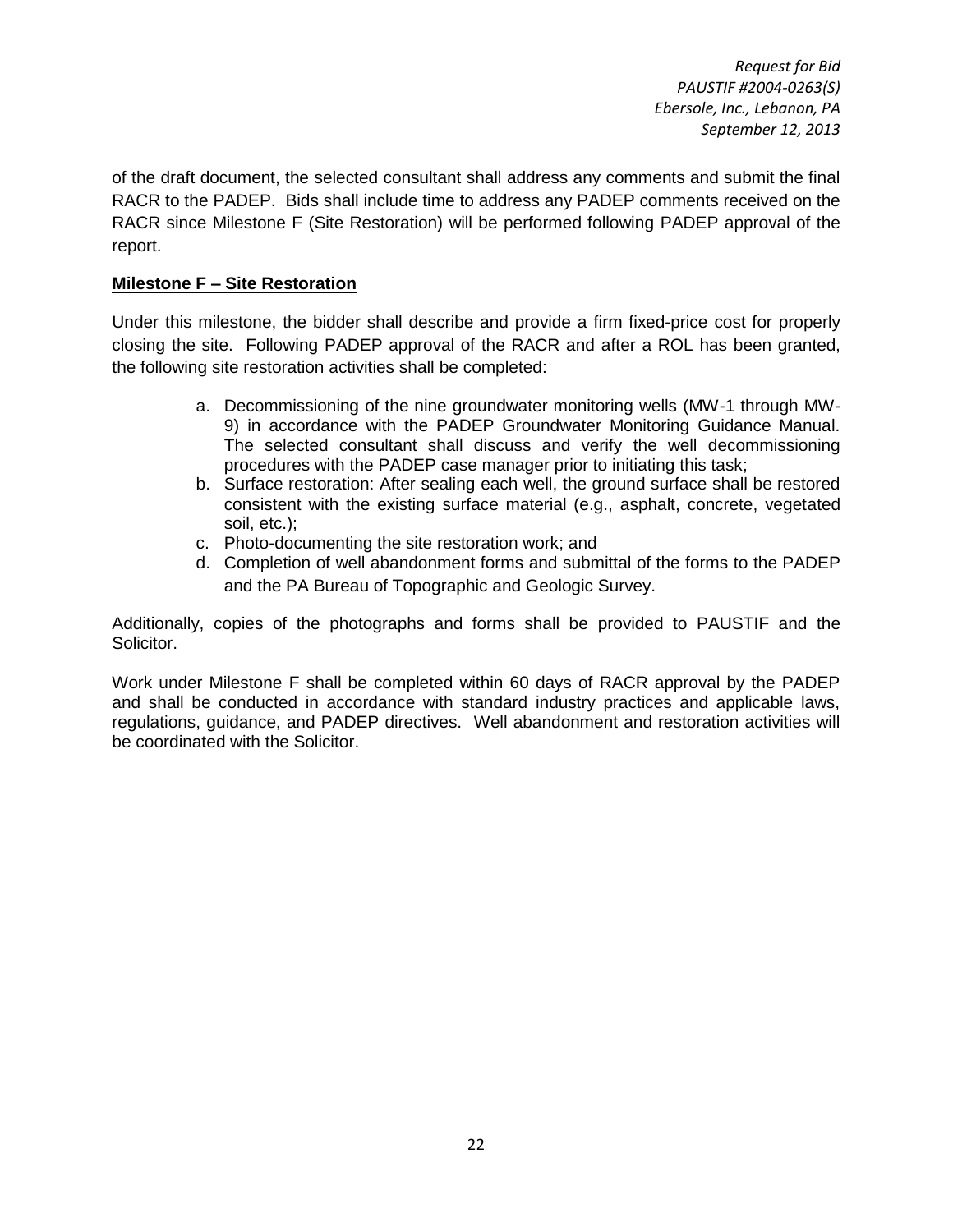#### <span id="page-24-0"></span>**Additional Information**

In order to facilitate PAUSTIF's review and reimbursement of invoices submitted under this claim, the Solicitor requires that project costs be invoiced by the milestone tasks identified in the bid. The standard practice of tracking total cumulative costs by milestone will also be required to facilitate invoice review. Actual milestone payments will occur only after successful and documented completion of the work defined for each milestone. The selected consultant will perform only those tasks/milestones that are necessary to reach the Objective identified in this RFB. Selected consultant will not perform, invoice, or be reimbursed for any unnecessary work completed under a Milestone.

Any "new conditions", as defined in Attachment 1, arising during the execution of the SOW for any of the milestones may result in termination of or amendments to the Remediation Agreement. All necessary modifications to the executed Remediation Agreement will require the prior written approval of the Solicitor and the PAUSTIF. PADEP approval may also be required.